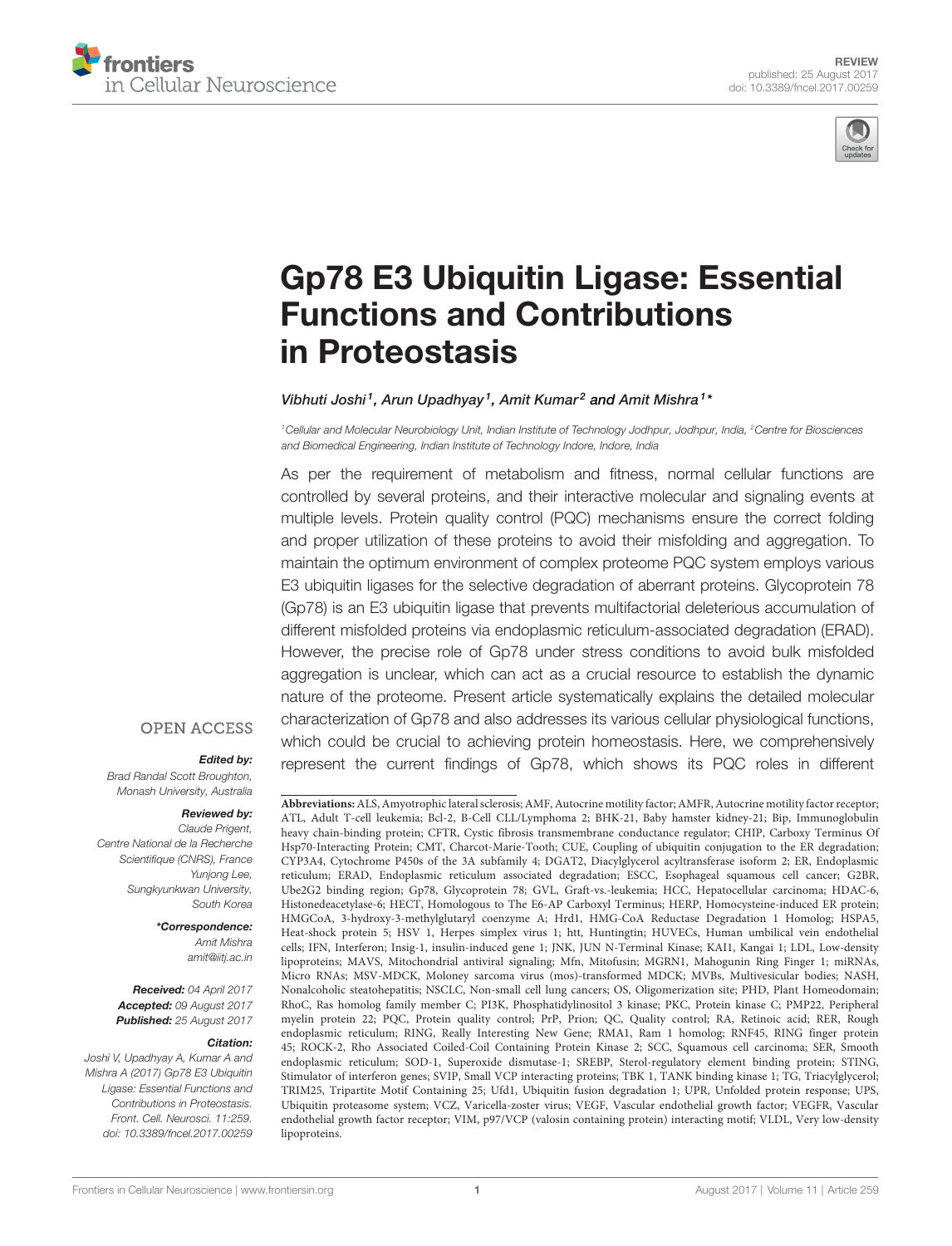physiological functions and diseases; and thereby propose novel opportunities to better understand the unsolved questions for therapeutic interventions linked with different protein misfolding disorders.

Keywords: Gp78, E3 ubiquitin ligases, neurodegenerative diseases, neurons, cancer

# INTRODUCTION

Glycoproteins are a special class of macromolecules composed of carbohydrate moieties attached covalently to proteins, thus achieving specialized structures to perform a variety of functions (Spiro, 1970). The N-glycosyl linkage between carbohydrate units and an asparagine residue, or O-glycosyl bonding with one of the serine, threonine or hydroxylysine residues of any cellular protein enables these molecular structures to play essential roles e.g., formation of membrane receptors, hormones, enzymes, immunoglobulins and lectins, etc. (Sharon, 1984; Shylaja and Seshadri, 1989). Autocrine motility factor receptor (AMFR), when binds with its ligand autocrine motility factor (AMF), induces a signaling cascade to mediate cancer cell motility and metastasis. It was later found that AMFR is a membrane-bound glycoprotein with molecular weight of 78 kDa, and hence termed as Gp78 (Liotta et al., 1986; Nabi and Raz, 1987). For a long time, AMFR remained a gene of high interest for cancer biologists, however, in last two decades, with increased interests of scientists in the field of cellular protein quality control (PQC) system and proteolytic machinery of the cell; AMFR became an important molecule for its involvement in the maintenance of cellular homeostasis.

Cells harbor an overcrowded heterogeneous population of macromolecules (Minton, 2000; Ellis, 2001), which posits a great challenge for the cellular system to regulate most of the processes with uttermost accuracy (Miyoshi and Sugimoto, 2008; White et al., 2010). Proteins, which perform most of the cellular tasks, remain prone to misfold and aggregate inside the cytoplasm to form large inclusion bodies, as have been reported to cause a number of neurodegenerative diseases (Soto, 2003; Soto and Estrada, 2008; Chhangani and Mishra, 2013). Therefore, to restrict such unwanted misfolding events, cells invest a huge amount of energy to provide an intracellular system to monitor, identify, repair and degrade any such proteinaceous inclusion bodies, generated inside the cell (Sharma et al., 2010). Chaperones are a class of proteins, which takes care of cellular proteins from very earlier stages of their synthesis and surveil them up to their degradation (Saibil, 2013). Some of them help the nascent polypeptide chains to fold co-translationally and achieve their native conformations with the greatest accuracy (Hartl et al., 2011). But, under various kinds of intra- and extracellular stresses, the working efficiency of chaperones is compromised, which adds up to the risks of misfolding and aggregation of proteins, several folds (Hipp et al., 2014). Under such conditions, other PQC components, i.e., ubiquitin proteasome system (UPS) and autophagy that in unison, form cellular proteolytic machinery, take over the charge and degrade intracellular bulk of aggregates to clear the cellular milieu (Chhangani et al., 2014).

E3 ubiquitin ligases are the key controllers of these triages. They are the specialized class of approximately 1000 different proteins (Nakayama and Nakayama, 2006), which maintain the turnover of cellular proteins under the normal basal conditions by tagging them with a small protein, ubiquitin, and direct them towards the 26S proteasome, for their degradation (Chen et al., 2011). E1 ubiquitin activating and E2 ubiquitin conjugating enzymes assist them in ubiquitination mechanism (Hershko and Ciechanover, 1992). At certain instances, they along with molecular chaperones, utilize lysosomal degradation machinery of the cell, by orchestrating a process called autophagy, to remove the bulk of the cellular inclusion bodies (Kuang et al., 2013; Upadhyay et al., 2015). These E3 ubiquitin ligases have been classified in different ways depending upon their structures and functions. Based on structural similarity, i.e., the presence of specialized domains, these proteins can broadly be classified into really interesting new gene (RING), homologous to E6-AP carboxyl terminus (HECT), U-box and plant homeodomain (PHD) domain containing E3 ubiquitin ligases (Metzger et al., 2012). Apparently, they could also be separated by their functional similarities. Quality control (QC) E3 ubiquitin ligases keep on monitoring and identifying any unwanted intracellular modifications in three-dimensional structures of the proteins, under various kinds of biotic and abiotic stress conditions; and by delivering them to cellular proteolytic systems they facilitate the degradation of these toxic inclusions formed inside the cells (McClellan et al., 2005; Chhangani et al., 2012).

Over the past few years, AMFR, the RING domaincontaining E3 ubiquitin ligase, has been investigated for its crucial association with QC pathways, especially endoplasmic reticulum associated degradation (ERAD; Fang et al., 2001; Ying et al., 2009, 2011; Chen et al., 2012; Hara et al., 2014). A concerted action of E3 ubiquitin ligases, like AMFR, HMG-CoA Reductase Degradation 1 Homolog (Hrd1), Doa10; and ER resident chaperones, like immunoglobulin heavy chain-binding protein (Bip) and calnexin, helps in the correct folding of nascent polypeptides and retro-translocation of misfolded proteins from the ER lumen to the cytoplasm for their degradation (Mehnert et al., 2010; Christianson and Ye, 2014). Functional association of AMFR in cell signaling (Luo et al., 2002), metabolism (Watanabe et al., 1996), cell motility (Liotta et al., 1986); and regulatory control over cancer cell metastasis (Nabi et al., 1992), mitophagy (Fu et al., 2013) and ERAD are some major tasks, which this glycoprotein has been attributed so far. A plethora of studies has also been reported the association of AMFR in the proliferation of cells, tumor formation and maintenance (Silletti et al., 1993; Chiu et al., 2008). In last decade, attributing to its E3 ubiquitin ligase activity, roles of AMFR has also been investigated in various neurodegenerative disorders (Ying et al., 2009, 2011). Our review elaborates various such protective functions of AMFR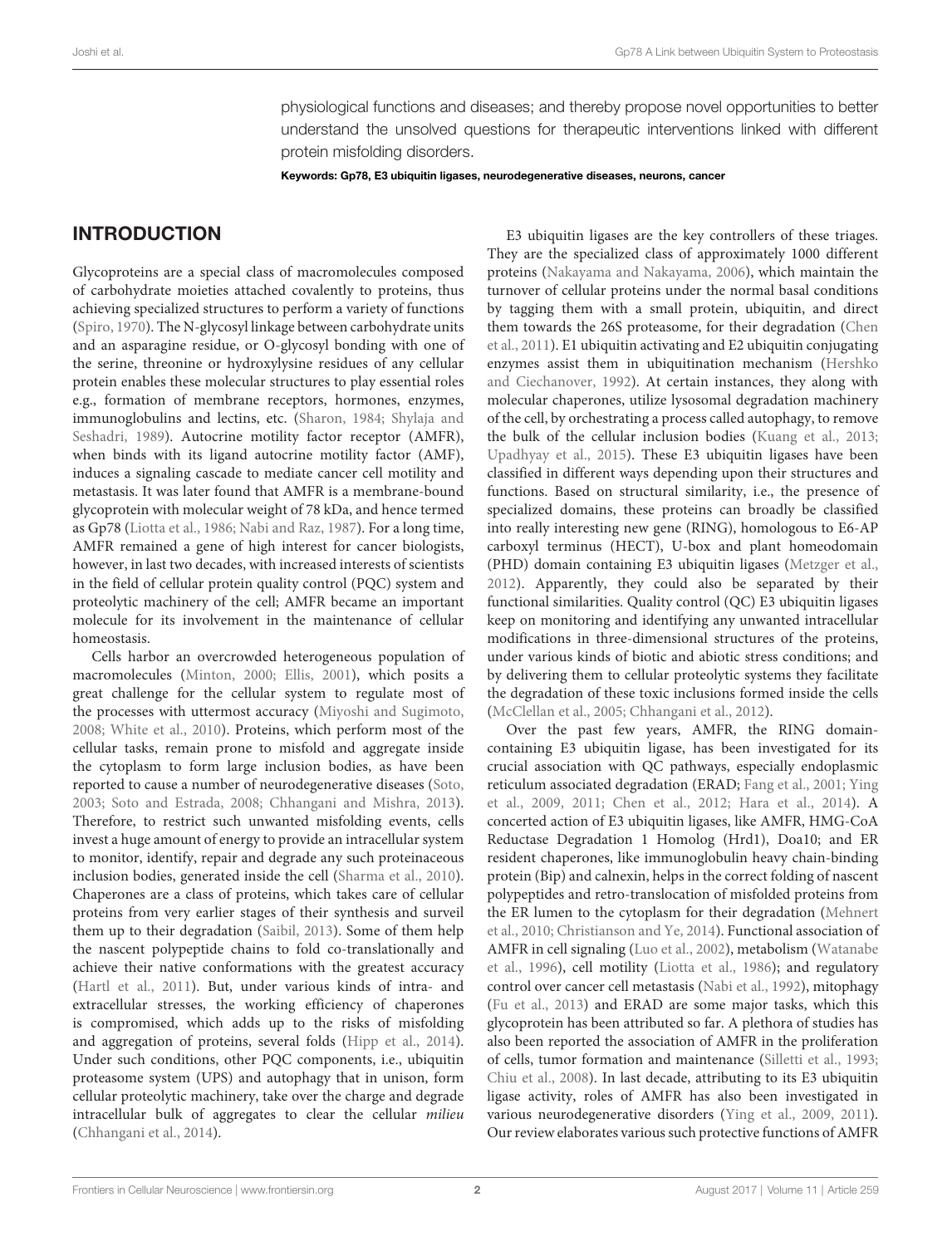and discusses possible regulatory control of this protein over various disease-associated pathways. We also provide a brief overview of the possible therapeutic strategies based on the applications of this E3 ubiquitin ligase in the cure of various diseases like cancer and neurodegeneration.

## PREVIEW OF Gp78: WHAT IS HISTORY AND STRUCTURAL IMPRESSION AND HOW IT IS DIFFERENTIALLY DISTRIBUTED WITHIN VARIOUS SUBCELLULAR LOCATIONS?

Gp78 was initially reported as an intracellular intermediate of synthesis of viral glycoprotein Gp80, in rabies virus infected baby hamster kidney (BHK-21) cells (Madore and England, 1977). Few, years later, a group of scientists reported a membranebound glycoprotein with molecular mass of 78 kDa. They found that alterations in shape of metastatic cells lead to increased O-glycosylation of this glycoprotein Gp78, which enables it to participate in establishing interaction between cell and its external environment (Nabi and Raz, 1987). Further studies by the same group found that structural and functional characteristics, like surface localization and involvement in mediating cellular motility of melanoma cells, of Gp78 are similar to AMFR (Nabi et al., 1990). Experimental studies confirmed that Gp78 is the same surface bound molecule, which binds AMF and functions as its receptor to further mediate cell motility and metastasis of cancer cells (Nabi et al., 1991). Later, protein-protein binding assay analysis of AMF and cell surface glycoprotein also established AMF as a natural ligand of AMFR or Gp78 in B16-F1 melanoma cells (Silletti et al., 1991; Watanabe et al., 1991a).

Internalization of Type 1 membrane receptor, Gp78 and its ligand during metastasis is found to be associated with regulatory functions over cell kinesis (Watanabe et al., 1991b). Another study also confirmed that AMF and its binding with its receptor cause signal transduction to stimulate cell motility, same as chemotactic stimulation do in neutrophil mobility (Nabi et al., 1992). After observing these significant roles of Gp78 in metastasis, a group of researchers tried to reduce expression of this receptor to control tumor cell mobility (Lotan et al., 1992). It was found that the surface of carcinoma cells shows an increase in the population of AMFR, as compared to normal cells; however, in both type of cells, structure and copy number of the gene remains same (Silletti et al., 1993). In later years, several studies elaborated active involvement of AMFR in the maintenance of metastasis in various types of cancer cells (Nakamori et al., 1994; Otto et al., 1994; Silletti and Raz, 1996).

Human AMFR gene is located on chromosome 16; whereas in the mouse it is present on chromosome 8, with both the mRNA transcripts encode a protein of 643 amino acids in length (Shimizu et al., 1999; Chen et al., 2006). The N-terminus of the protein forms five transmembrane domains (Ponting, 2000), while C-terminus cytoplasmic tail contains most of the functional domains of the protein, e.g., RING finger domain, which is essentially required for Gp78 E3 ubiquitin ligase

activity, spans from 340 to 382 amino acids (Song et al., 2005). RING finger motif comprises two histidines at fourth and fifth positions of the motif, termed as RING-H2 finger domain (Fang et al., 2003). The presence of the C-terminal RING finger motif also gives another designation to this molecule as a RING finger protein 45 (RNF45; Fairbank et al., 2009; St-Pierre et al., 2012). Another important domain necessary for interaction with Ubc, E2 ubiquitin conjugating enzymes, is a coupling of ubiquitin conjugation to the ER degradation (CUE) domain, which is located towards C-terminus of the RING finger (Ponting, 2000; Song et al., 2005). The similarities, observed by analysis of domains and functions of Gp78 with yeast E3 ubiquitin ligase Hrd1p and its cofactor Cue1p, suggest an evolutionary relationship between these two proteins (Chen et al., 2012). The hydrophobic segment of the cytosolic domain of Gp78 is one among the two oligomerization sites (OS) and form hetero-oligomer with its E2 conjugating enzyme (Li et al., 2009).

Further structural analysis of C-terminus of AMFR protein identified another region, called Ube2G2 binding region (G2BR), which comes into play for binding of AMFR with Ube2G2, an E2-conjugating enzyme (Chen et al., 2006). The interaction of Ube2G2: G2BR domain brings conformational alterations in E2 ubiquitin conjugating enzyme and increases the affinity of Ube2G2 for AMFR/Gp78 (Das et al., 2009). The study of Gp78 and its binding with E2 conjugating enzyme Ube2G2 confirms the two oligomerization sites, among which hydrophobic site is present towards the cytosolic domain of Gp78. The hetero-oligomer formed by Gp78 and Ube2G2 enables other Ube2G2 molecules to come closer, which provide easy transfer of ubiquitin molecules to nearby E2s that lead to active site-linked polyubiquitin chains (Li et al., 2009). Valosin-containing protein (VCP)-interacting motif (VIM) is the last domain, which is present on distant C-terminus of the protein and is crucially required for interaction of AMFR with AAA ATPase p97 enzyme, and its cofactor Ufd1-Np14, during ERAD (Ballar et al., 2006). Interestingly, a subsequent study demonstrated that Ufd1 (ubiquitin fusion degradation 1) might bind to AMFR without VCP (Cao et al., 2007). **Figure 1A** represents the structural overview of AMFR mRNA and protein with descriptive arrangements of its functional domains.

Fluorescence microscopic analysis revealed that apart from its presence over the cell surface, AMFR is also distributed throughout the cytoplasm in vesicular and tubular structures (Benlimame et al., 1998). Perinuclear and peripheral distribution of AMFR tubular structures was also observed through electron microscopy, which gets disrupted by the disruption of microtubular organization of the cells (Benlimame et al., 1995). Moloney sarcoma virus (mos)-transformed MDCK (MSV-MDCK) cells have shown concentrated AMFR tubules at the pericentriolar region of microtubules, further confirming AMFR with cell motility-related functions (Nabi et al., 1997). Ilimaquinone, a drug known for its Golgi-vesiculation abilities, may also disrupt AMFR tubules; and the morphological similarities of fragmented tubules with smooth ER suggests that these tubules could be the subdomains of smooth ER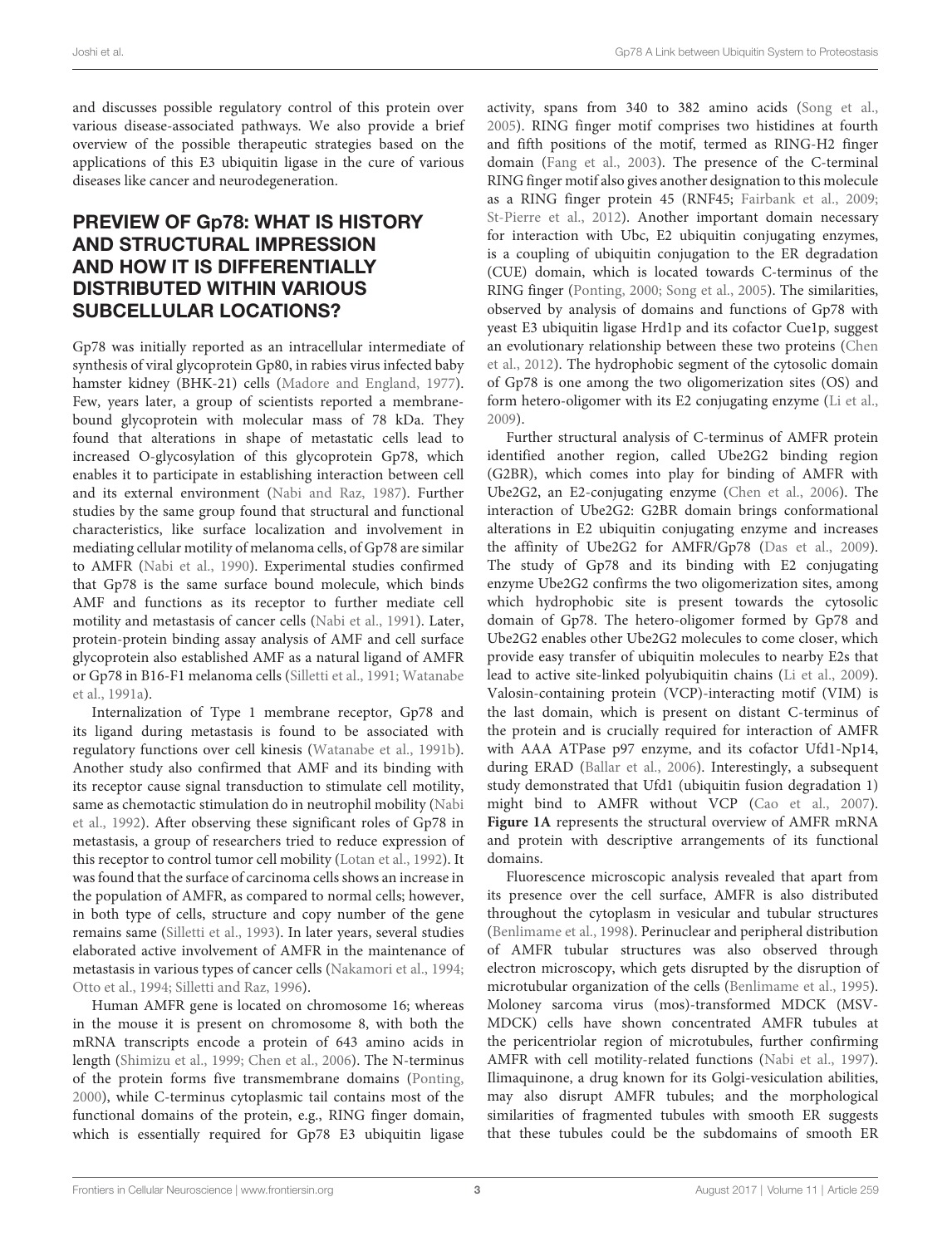

FIGURE 1 | Overview of structure, functions and regulations of autocrine motility factor receptor (AMFR)/Glycoprotein 78 (Gp78): Membrane-bound receptor, as well as really interesting new gene (RING) E3 ubiquitin ligase AMFR/Gp78, is encoded by AMFR gene, which is located at chromosome number 16. AMFR/Gp78 is known to participate in various cellular pathways and is itself regulated in multiple ways. (A) The mRNA coding for AMFR/Gp78 consists of fourteen exons (Tsai et al., 2012), which form a mature protein with five transmembrane domains at N-terminus, followed by other functional domains, *viz*., RING, an oligomerization domain, Coupling of ubiquitin conjugation to the ER degradation (CUE), G2BR and Valosin-interacting motif (VIM). (B) Gp78 is involved in different cellular pathways, such as signaling, innate immune response, metabolism and induction of mitophagy. (C) The turnover of Gp78 is regulated either by E3 ubiquitin ligase activities of Hrd1, mahogunin ring finger 1 (MGRN1) and tripartite motif-containing protein 25 (TRIM25); or it could ubiquitinate itself in the presence of E2 conjugating enzymes. AMFR is functionally modulated by endoplasmic reticulum associated degradation (ERAD) E3 ubiquitin ligase Derlin 1. In the center, we have shown a general overview of ubiquitin proteasome system (UPS).

(Wang et al., 1997). Electron microscopic studies revealed that a small fraction of AMFR along with its ligand AMF could also be localized in cell-surface caveolae, which are recycled between surface and ER by internalization and trafficking to ER membranes via clathrin-independent endocytic pathways (Benlimame et al., 1998). However, in later years, it has been found that AMFR may also be endocytosed through MVBs and are recycled even after microtubule disruption and inhibition of endocytosis, showing a possible mechanism of AMFR internalization in a clathrin-dependent manner (Le et al., 2000).

# IS Gp78 A PROMISING E3 UBIQUITIN LIGASE? OPTIMUM REGULATION OF DIFFERENT CELLULAR FUNCTIONS UNDER CRUCIAL CONDITIONS

The most studied and well-known function, for which AMFR is known, is its involvement in the motility and metastasis of different types of cancer cells (Liotta et al., 1986; Nabi et al., 1990; Watanabe et al., 1991b). The ligand-receptor binding of AMF-AMFR regulates multiple signaling processes and hence affects cell growth, motility and the programmed cell death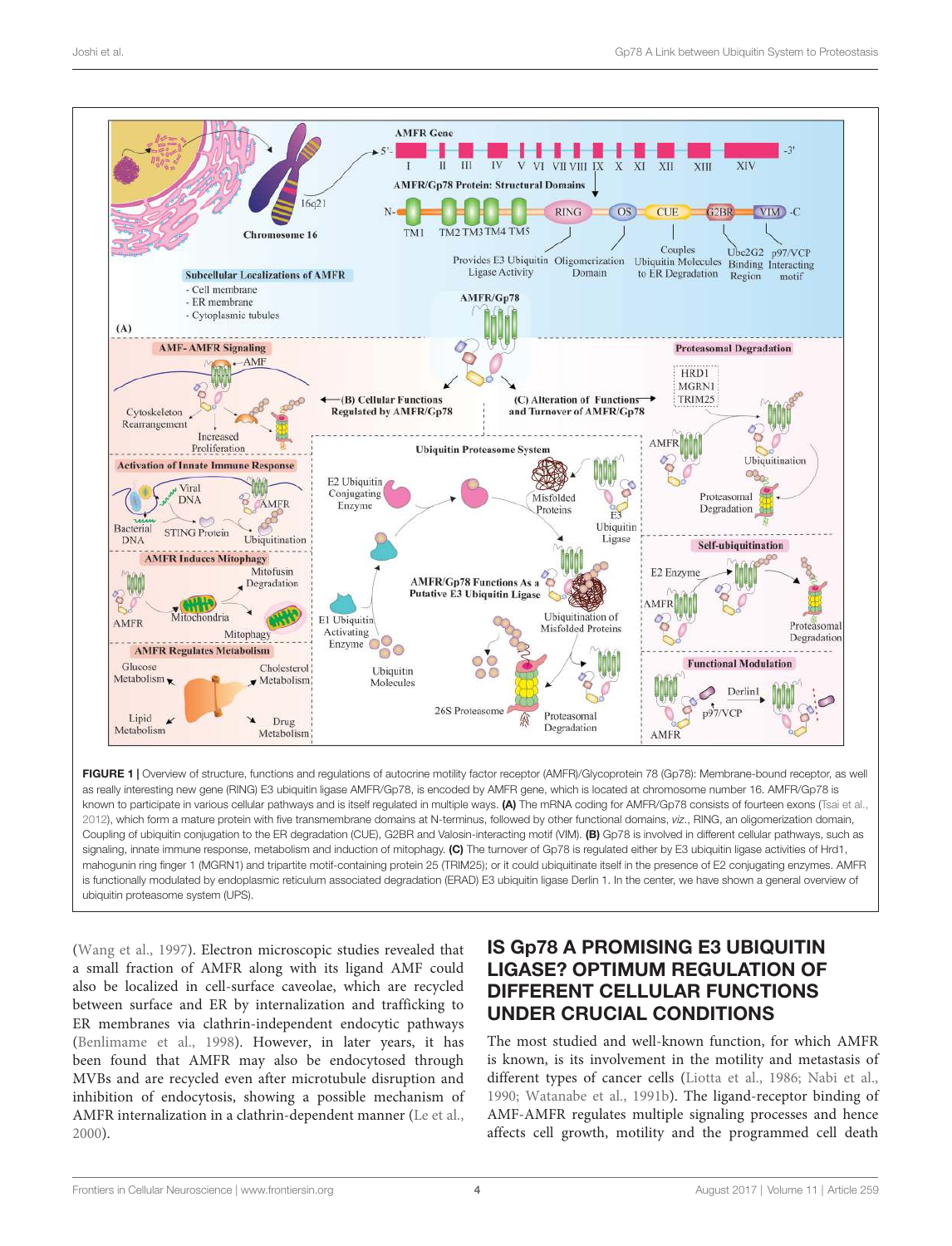apoptosis (Yanagawa et al., 2004). Overexpression of Gp78 is not only involved in progression or mobility of cancer cells, but it has also been found that in NIH3T3 cells, it induces transformation; whereas, in nude mice, enhanced expression of this molecule produces tumor (Onishi et al., 2003). Recent studies have also explored the involvement of AMFR E3 ubiquitin ligase activity in mounting innate immune responses inside the cells by polyubiquitinating and modifying functions of the stimulator of interferon genes (STING), which senses the foreign genetic materials and responds by triggering the production of interferon proteins (Wang Q. et al., 2014).

Selective mitochondrial degradation occurs inside the cells to remove old and defective mitochondria, and AMFR regulates this process by targeting mitochondrial proteins, mitofusins, for proteasomal degradation, inducing mitochondrial fragmentation (Fu et al., 2013). Purification and microsequencing of AMF demonstrated it as neuroleukin and enzyme phosphohexose isomerase, which catalyzes glucose 6-phosphate to fructose 6-phosphate isomerization, thus playing an indispensable role in glycolysis (Watanabe et al., 1996). Apart from glycolytic pathway, AMFR is also found to be implicated in the regulation of lipid and cholesterol metabolic pathways (Timar et al., 1993; Song et al., 2005; Liu et al., 2012). AMFR also facilitates the ubiquitination and degradation of cytochrome P450s of the 3A subfamily 4 (CYP3A4), a major enzyme involved in drug metabolism, taking place inside the liver, and also has a crucial regulatory control over metabolism of drugs (Wang et al., 2012). Gp78 as an E3 ubiquitin ligase, mainly participate in the degradation of ERAD substrates, and it is well explored, once CD3-δ was established as its putative ERAD substrate protein (Fang et al., 2001). Apart from playing these crucial roles inside the cells (as shown in **Figure 1B**), AMFR has also been reported for a plethora of roles and responsibilities in various pathways and diseases, which we will discuss in further sections of the review.

Cells regulate the level and functions of AMFR very precisely by multiple mechanisms so that a static level of AMFR could be maintained. The most important mechanism used for this is targeting of AMFR by other ER-resident E3 ubiquitin ligase Hrd1 or synoviolin, which ubiquitinates and degrades it in a proteasome-dependent manner (Shmueli et al., 2009). Similarly, investigation of other E3 ubiquitin ligases involved in ERAD, suggests that tripartite motif-containing protein 25 (TRIM25), which assists Gp78 in polyubiquitination of AMF, also participates in maintaining a steady-state level of Gp78 by its ubiquitination and degradation (Wang Y. et al., 2014). Recently, Gp78 was also identified as a substrate of mahogunin RING Finger 1 E3 ubiquitin ligase. Under normal cellular conditions MGRN1 ubiquitinates Gp78 at the K11 position and degrades it to regulate mitophagy; however, in mitochondrial stress condition, the cytosolic level of calcium increases, which interferes with the interaction of these two ligases (Mukherjee and Chakrabarti, 2016). Self-ubiquitination is another interesting way of regulating cellular levels of protein, which is an interesting feature found in many RING finger-containing E3 ubiquitin ligases (Metzger et al., 2014). Gp78 has also shown similar RING-dependent self-ubiquitination, through binding with E2 enzymes Ube2G2 and Ubc7, via its G2BR domain,

and transfering ubiquitin molecules with the assistance of CUE domain (Fang et al., 2001; Chen et al., 2006). Another way to regulate the functionalities of this ER-resident E3 ubiquitin ligase is its Derlin1-mediated functional inhibition by uncoupling of p97/VCP and Gp78 (Ballar et al., 2007). A schematic overview of all these mechanisms, controlling the functions and turnover of AMFR has been represented in **Figure 1C**.

#### ENDOPLASMIC RETICULUM ASSOCIATED DEGRADATION (ERAD) LINKED E3 UBIQUITIN LIGASE Gp78: A STRONG EARLY DEFENDER AGAINST ABERRANT PROTEINS ACCUMULATION

Cellular proteins reside in various compartments of the cells, at different stages of their lifespan. Nascent polypeptides are subjected to the endoplasmic reticulum (ER) for their maturation and post-translational modifications (Braakman and Bulleid, 2011). In doing so, they always remain prone to misfolding events (Hebert and Molinari, 2007). Therefore, to avoid accumulation of such obnoxious non-functional proteins inside ER; membrane of ER is equipped with a complex of proteins, which is capable of translocating these aberrant proteins from ER lumen to the cytoplasm (Tsai et al., 2002). These excluded toxic elements are later degraded by cytoplasmic QC components, like 26S proteasome (Kopito, 1997). A brief overview of ERAD components and the associated mechanism has been presented in **Figure 2A**, to provide a better understanding of this pathway.

Gp78, a RING finger domain containing protein, is also located on ER membranes and has shown E3 ubiquitin ligase-like activity. We have summarized various known substrates of Gp78 E3 ubiquitin ligase activity in **Figure 2B**. Gp78 along with MmUBC7, an E2 conjugating enzyme, degrades CD3-δ specifically from the CD3 complex, the T-cell antigen receptor (Fang et al., 2001). As stated earlier, the process of ERAD involves retro-translocation of misfolded proteins from ER to the cytosol. To carry out this process, AMFR needs to associate with AAA ATPase p97/VCP by a unique VIM; however, siRNA-based knockdown studies suggested that Gp78 may also degrade its ERAD substrates by an Ufd1-independent pathway (Ballar et al., 2006). The presence of Gp78 at ER membrane allows it to work in complex with other components of ERAD pathway to identify and exclude misfolded proteins inside the ER lumen (Zhang et al., 2015b). Transfection studies on HepG2 cell and cell-free system confirm that the components of low-density lipoproteins (LDL) and very low-density lipoproteins (VLDL), apolipoprotein B, is ubiquitinated in a VCP-dependent manner by the ER-resident E3 ubiquitin ligase Gp78 and is degraded through proteasome (Liang et al., 2003; Fisher et al., 2008).

Gp78, apart from being an E3 ubiquitin ligase, may also exhibit E4 like activity, as has been found in ERAD of a mutant form of cystic fibrosis transmembrane conductance regulator (CFTR∆F508), where it recognizes already conjugated ubiquitin molecules to substrate protein mediated by another upstream E3 ubiquitin ligase Ram 1 homolog (RMA1; Vij et al., 2006; Morito et al., 2008). Hrd1 mediated ubiquitination of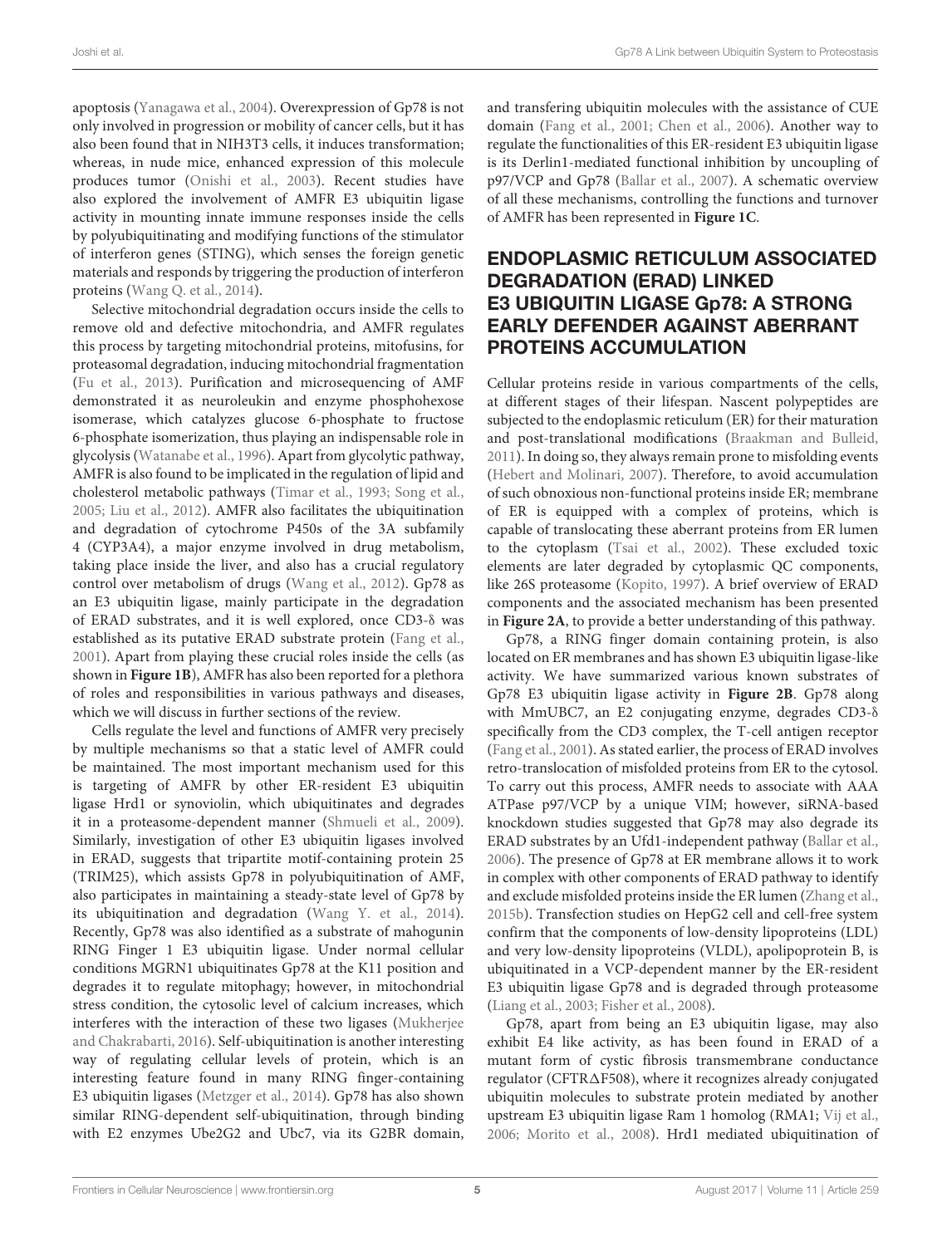

FIGURE 2 | Gp78, as a vital E3 ubiquitin ligase of endoplasmic reticulum-associated degradation: AMFR/Gp78 is a crucial component of ERAD, the special Protein quality control (PQC) system of the endoplasmic reticulum. (A) The figure represents a basic mechanism of protein folding, misfolding and targeting of these misfolded proteins for proteasomal degradation from the lumen of endoplasmic reticulum (ER), with the aid of specific ER chaperones and E3 ubiquitin ligases like Gp78. (B) Summary of substrates regulated by Gp78 E3 ubiquitin ligase function. (C) A mechanistic overview of how Gp78 mediates retro-translocation of various ER proteins, like mutated CFTR, CD3-δ, etc., for their proteasomal degradation, to maintain the ER proteostasis and reduce the state of ER stress.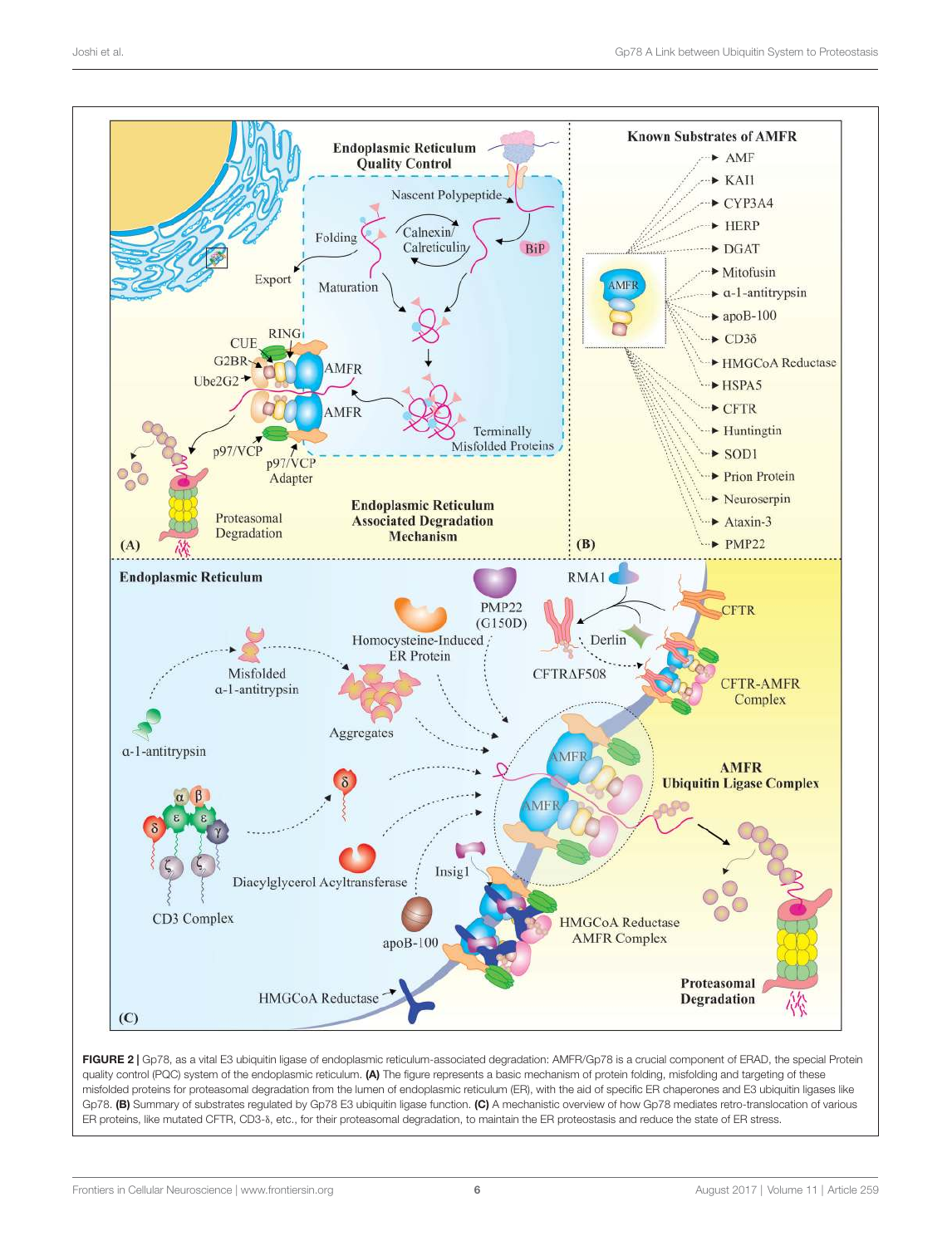Gp78 causes inhibition of CFTR∆F508 degradation; similarly, gene silencing of Gp78 by RNAi or its inhibition by small p97/VCP interacting protein (SVIP) also results in accumulation of this mutant protein (Ballar et al., 2010). α-1-antitrypsin, the serine proteinase inhibitor that protects tissues from an attack of neutrophil elastase, generally have a Z mutation (Glu 342 Lys); and this mutant form is ubiquitinated by Gp78 in conjugation with a mammalian Ubc7 E2 enzyme, and translocated to the cytoplasm and degraded by the proteasome (Shen et al., 2006).

Diacylglycerol acyltransferase isoform 2 (DGAT2), an enzyme involved in the synthesis of triacylglycerol, interacts directly with Gp78 for polyubiquitination and proteasomal degradation (Choi et al., 2014). The process of ERAD and stability of E3 ubiquitin ligases involved in this process is differentially regulated by the ER stress, as it increases the stability of Gp78, with no significant effect on the level or stability of Hrd1 (Shen et al., 2007). The interaction of AMFR and its ligand AMF also provides protection in ER stress condition, by regulating ER calcium release in the cytosol (Fu et al., 2011). ER stress-induced homocysteine-induced ER protein (HERP) is recently identified as proteasomal degradation substrate of Ube2g2–gp78-complex (Yan et al., 2014). The in vivo study, carried out in zebrafish, for Gp78 expression levels during ER stress, indicates its protective functions against ER stress in liver (Chen et al., 2014). Descriptive schematic of the roles of Gp78 in ERAD degradation pathways of various substrates is drawn in **Figure 2C**.

## NEUROBIOLOGICAL FUNCTIONS OF Gp78: IMPAIRMENT MAY LEAD TO PROTEIN AGGREGATION AND NEURODEGENERATION

E3 ubiquitin ligases play an important role in overall development and maintenance of a healthy set of neurons throughout life, since early neonatal periods and up to the late onset neurodegenerative changes taking place in our brain (Upadhyay et al., 2017). In recent years, few studies have been done to investigate the roles of Gp78 in the development of the brain. The study performed on rat cerebellum spotted higher expression level of AMFR at postnatal state in comparison with an adult, showing the probable role of AMFR in granule cells migration; however, localization study showed AMFR expression in neurites, cell body and growth cones of neurons to regulate neuroleukin activities (Leclerc et al., 2000). A novel role of AMFR has also been postulated in strengthening the learning and establishing memory, as hypothesized by increased expression of the AMFR in hippocampus region that is also affirmed by conducting several tests on rats and mice (Luo et al., 2002; Yang et al., 2012). There are very limited number of studies, which have been done to establish a direct link between Gp78 and neurodevelopment. Still, many groups have shown its involvement in neuroprotection against various stresses generated by inclusions formed of several disease-associated proteins.

The E3 ubiquitin ligase activity of AMFR has given it a considerable importance in recent past for its implication

in a number of neurodegenerative diseases. The involvement of Gp78 in neuroprotection came into existence with studies based on disease-associated aggregatory proteins superoxide dismutase-1 (SOD1) and ataxin-3, which are targeted by Gp78 for ubiquitination and proteasomal degradation (Ying et al., 2009). Another study shows that expanded polyglutaminecontaining huntingtin protein interacts with CUE domain of Gp78 and this interaction interferes with the interaction of Gp78 and ER chaperones, causing increased ER stress. However, Gp78 ameliorates such obnoxious condition by ubiquitinating and degrading the mutant huntingtin through ERAD (Yang et al., 2010). The neurodegenerative disorder familial encephalopathy occurs due to inclusion body formation by secretary glycoprotein neuroserpin, mainly in ER of neurons (Miranda et al., 2004). Hrd1 and Gp78 were identified as ERAD E3 ubiquitin ligases, which polyubiquitinate mutated forms of neuroserpin and target them for degradation in the association of VCP to abrogate toxicity, generated by their aggregates inside cortical and sub-cortical neuronal population (Ying et al., 2011).

Bovine spongiform encephalopathy and Creutzfeltd-Jacob diseases are other forms of neurodegenerative diseases, which are caused by a special class of proteins, called prions (PrP; Prusiner, 1991). Human prion protein could be present in multiple forms inside the cells, and unglycosylated forms of PrP has a critical association with PrP aggregates (Taraboulos et al., 1990). ER-resident Gp78 specifically interacts with C-terminal region of unglycosylated prion proteins, and ubiquitinate them for their degradation in proteasome-dependent manner (Shao et al., 2014). Mutation in the peripheral myelin protein 22 (PMP22) and its accumulation in endoplasmic reticulum gives rise to Charcot-Marie-Tooth (CMT) disease, a common peripheral nervous system disorder (Roa et al., 1993). Among different mutant forms of this protein, Gp78 degrades disease-causing mutated form PMP22 (G150D) via proteasomal pathway (Hara et al., 2014).

A recent study reported that cyclin-dependent kinase 5 mediated phosphorylation of Gp78 causes its ubiquitination and degradation, which results in increased rate of neuronal death in animal models of Parkinson's disease (Wang Y. et al., 2017). Another novel example of Gp78 involvement in neuroprotection is its association with cholesterol homeostasis, which suggests the probable role of Gp78 in slowing down neurodegeneration by maintaining cholesterol metabolism via its well-known ERAD substrate HMG-CoA reductase (Cao et al., 2007; Anchisi et al., 2013; Zhang and Liu, 2015). All these functions of Gp78 in degradation of misfolded forms of different disease-associated proteins and clearance of their inclusion bodies designate this glycoprotein molecule as a QC E3 ubiquitin ligase. Since the identification of RING domain in Gp78 protein and its implication in clearance of multiple target proteins, which crucially regulate several important cellular pathways, interest has generated in finding out other QC roles of Gp78 in amelioration of toxicities generated by aggregation and formation of inclusion bodies by various proteins, associated with diseases. Further work is needed to explore more about its capability to degrade other such proteins. **Figure 3A** depicts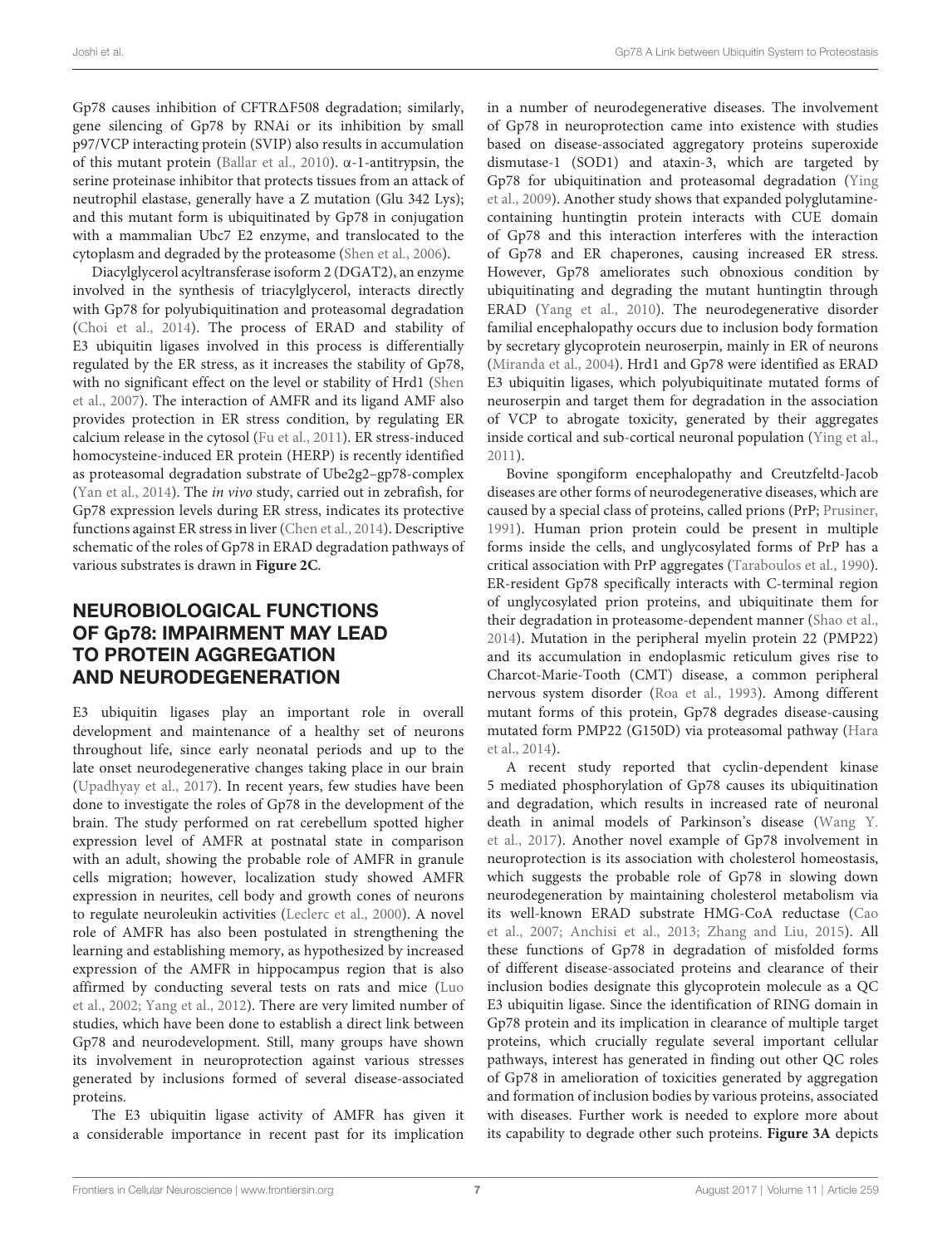

FIGURE 3 | Functional implications of Gp78 in neurodegeneration and cancer: The partially explored roles of Gp78 in various diseases, like neurodegeneration and cancers, propose its therapeutic significance. (A) An E3 ubiquitin ligase function of Gp78 is well explored in neuroprotection as it facilitates the degradation of different kinds of aggregatory proteins, which are directly involved in neurodegenerative disorders; including amyotrophic lateral sclerosis (ALS), familial encephalopathy, cerebrospinal ataxia type-3, Charcot-Marie-Tooth (CMT) disease, prion diseases and Huntington's disease. (B) Miscellaneous association of Gp78 was observed in cancer: Gp78 regulates transformation, invasion, and metastasis of tumor cells. Contrary to this, it suppresses invasion of breast cancer cells by degrading heat-shock protein 5 (HSPA5), which is deacetylated by histone deacetylase-6 (HDAC6). The Gp78 knockdown mice developed hepatic cell carcinoma because of disturbed metabolism, which also proposes tumor suppressor role of Gp78.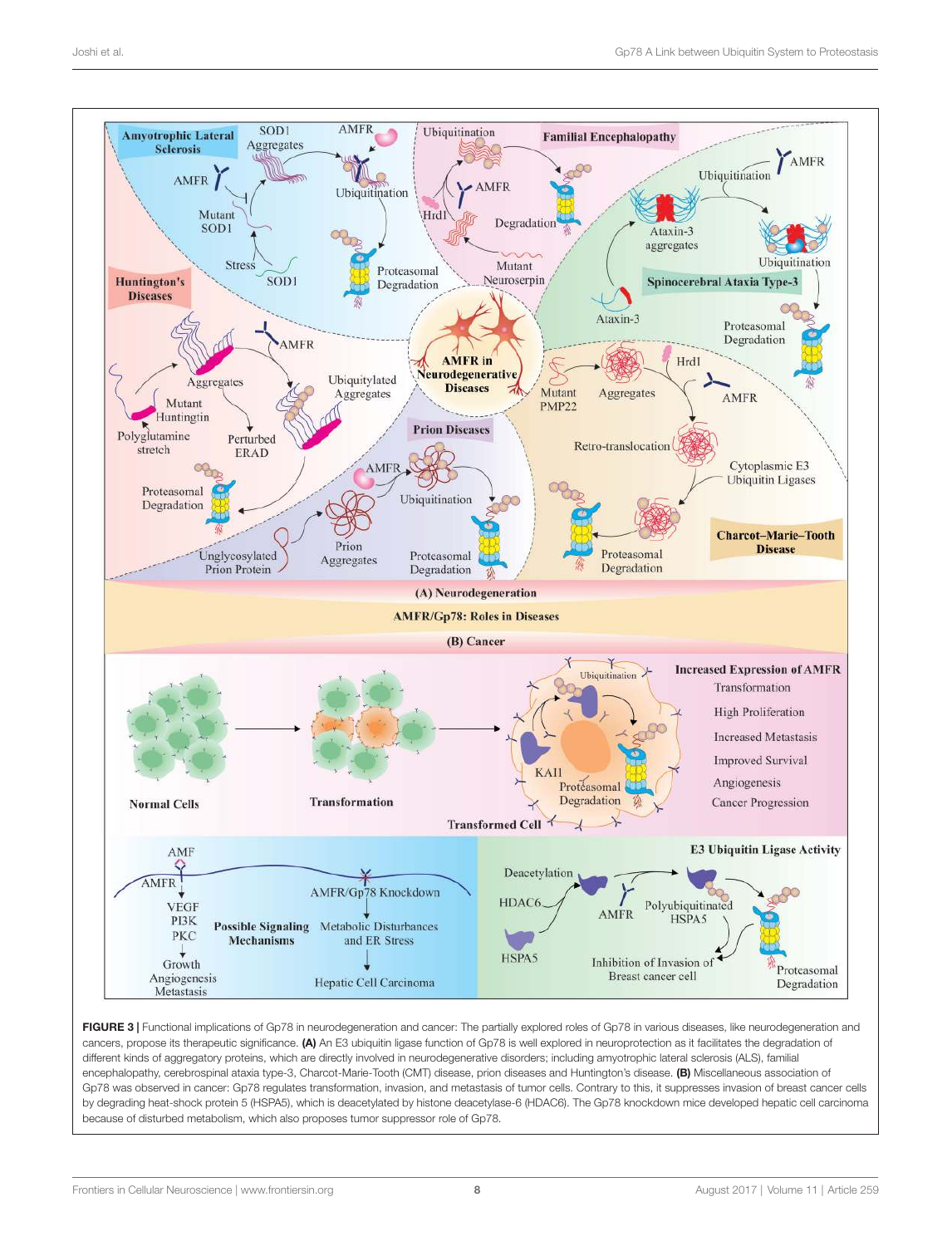a comprehensive overview of neuroprotective roles of the Gp78 E3 ubiquitin ligase, discovered so far.

#### THE MULTIPLE ROLES OF Gp78 IN CELLULAR PROLIFERATION: NOVEL INSIGHTS INTO COMPLEX DISEASES

Discovery, purification, characterization, functional aspect and pathological mechanisms of Gp78 are linked with various types of cancers (Chiu et al., 2008). As we have mentioned above, the protein Gp78 was first identified as surface receptor influencing the metastatic ability of B16-F1 melanoma cells (Nabi and Raz, 1987); still, detailed characterization of its implications in affected pathways and mechanisms in melanoma, as well as different other cancer types, is yet to be accomplished. Purification of acidic and basic AMF from murine protein-free fibrosarcoma reported that metastatic properties of these cells could be affected via AMF-Gp78 signaling (Watanabe et al., 1994). Expression of Gp78 is highly upregulated in bladder carcinoma tissues (Silletti et al., 1993); whereas, in patients with colorectal cancer, immunohistochemical analysis proposed that patients with higher expression of Gp78 have less survival and high risk of cancer recurrence (Nakamori et al., 1994). In prostate cancer cells derived from non-metastatic nude mice (PC-3) and its metastatic variant (PC-3M) mice, expression of Gp78 is differentially upregulated in metastatic conditions (Silletti et al., 1995). The results were again confirmed in a different study based on patients of prostate cancer (Shang and Zhu, 2013).

Esophageal squamous cell carcinoma patients were examined for Gp78 expression and its association with different tumor characteristics; such as, size, growth, invasion and metastasis and again it was found that patients with higher expression of Gp78 have increased risk of cancer with lower survival rate (Maruyama et al., 1995). In patients with transitional cell carcinoma of the bladder, urine samples were tested for AMFR, and 80% of samples were found positive (Korman et al., 1996). Similarly, an upregulated expression of AMFR was reported in cutaneous malignant melanoma (Nagai et al., 1996). All these studies, done by several groups in different cancer types over the years, confirm the elevated expression of AMFR and point towards its possible association with motility and metastasis of cancer cells (Silletti and Raz, 1996). Choriocarcinoma, a cancer of developmental tissues and tissues from oral cell carcinoma further confirmed the association of AMFR with invasiveness and metastasis potential (Niinaka et al., 1996; Yelian et al., 1996). In gastric cancer patients, expression of AMFR reflected poor prognosis and showed a direct correlation with histopathological grades of the tumor (Hirono et al., 1996; Taniguchi et al., 1998).

Expression of Gp78 is also regulated by cell-cell contact under normal conditions, and loss of such a relation is observed during tumor progression (Silletti et al., 1995). A reciprocal relationship between expressions of E-cadherin, a cell adhesion protein and Gp78 has been observed in tissues from bladder carcinomas (Otto et al., 1994), which was later confirmed in another study, where MSV transformed MDCK cell population has been found with lowered E-cadherin and upregulated

Gp78 protein expression levels (Simard and Nabi, 1996). This altered E-cadherin/Gp78 ratio could have lethal consequences, as has been reported in patients with bladder carcinomas and gastric cancers, in different studies (Otto et al., 1997; Kawanishi et al., 2000). In lung cancer and thymoma tissues, higher expression of AMFR elevates the risk of tumor progression (Ohta et al., 2000a,b). Higher expression of vascular endothelial growth factor (VEGF) and increased AMFR worsen the disease conditions in patients with non-small cell lung cancer (Kara et al., 2001; Takanami et al., 2001). Similar results were seen in other studies also, where high expression of AMFR was found to be implicated in mediating invasion of lung and oral squamous cell carcinomas and promoting their metastatic capabilities (Niinaka et al., 2002; Takanami et al., 2002; Takanami and Takeuchi, 2003). A positive association between AMFR and metastasis was observed in melanoma cells also (Tímár et al., 2002); whereas, in pulmonary adenocarcinoma patients, AMFR positive subjects have shown a lower post-surgery survival rate, as compared to those having no significant AMFR expression (Kaynak et al., 2005).

Prognostic role of AMF-AMFR complex expression was also identified in human breast cancer by comparative study of breast cancer and non-neoplastic tissues (Jiang et al., 2006). In tongue squamous cell carcinoma and hepatocellular carcinoma (HCC) patients, higher expressions of AMFR, along with Ras homolog family member C (RhoC) and c-met coincides with increased risk of invasion and disease recurrence with low survival (Endo et al., 2006; Wang et al., 2007). Small interfering RNA (siRNA) mediated knockdown and truncated AMFR expression resulted in a decrease in levels of rho-associated coiled-coil containing Protein kinase 2 (ROCK2), cyclin D1 and B-cell lymphoma 2 (Bcl-2), suggesting a possible mechanism, by which AMFR regulates cell cycle and apoptotic pathways (Wang et al., 2015b). Despite several studies indicating the correlation between Gp78 with metastasis in various cancers, the mechanism of how AMFR aids in metastasis was revealed later with identification of Gp78 mediated degradation of metastasis suppressor protein Kangai1 (KAI1), which results in induction of metastasis potential of different cancer cell lines, as well as Gp78-overexpressing transgenic mice (Tsai et al., 2007; Joshi et al., 2010). Identification of another mechanism shed more light on the involvement of Gp78 in metastasis and cell proliferation, where it activates ROCK-2, an important metastasis-associated protein (Wang et al., 2010). **Figure 3B** summarizes these mechanistic findings, explaining the possible molecules and pathways affected by Gp78, postulating its involvement in transformation, development and progression of tumors.

Contrary to all the above findings, few studies have postulated an inverse correlation between AMFR/Gp78 and tumor progression; for example, microarray expression analysis of bone tumors showed AMFR among downregulated genes in giant cell tumor (Guenther et al., 2005). A recent study on Gp78 null mice showed age-related nonalcoholic steatohepatitis (NASH) and development of HCC proposing the roles of Gp78 in the maintenance of liver homeostasis (Zhang et al., 2015a). Deacetylation of heat-shock protein 5 (HSPA5) by histone deacetylase-6 (HDAC-6) is followed by Gp78-mediated ubiquitination of HSPA5, leading to suppression of invasion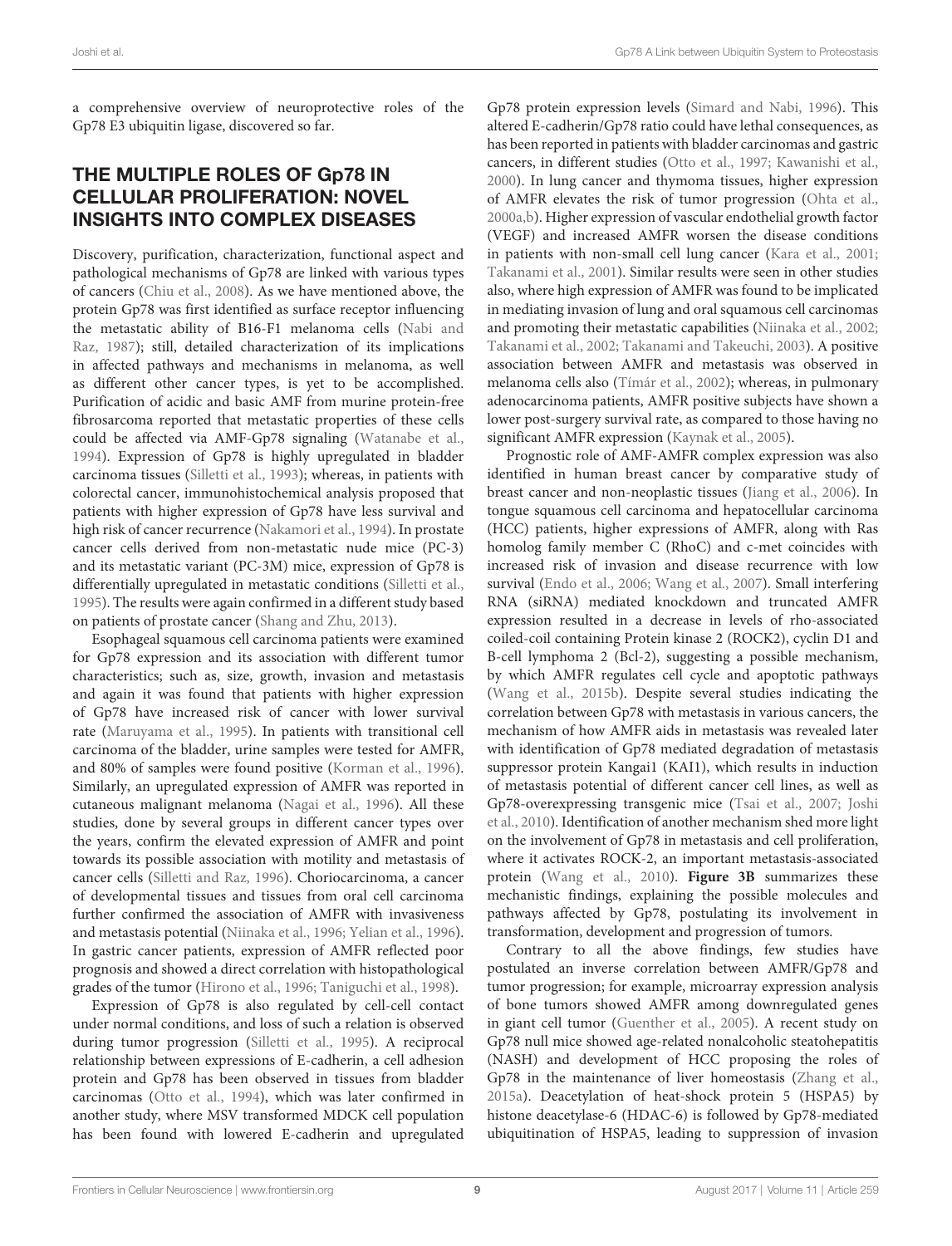and migration in breast cancer cells (Chang et al., 2015). The roles of Gp78 in metastasis and tumor-progression is yet to be fully understood; therefore further research is needed to make a detailed understanding of the molecule so that in future it could be used as a prognostic biomarker of different cancer types and might be exploited for therapeutic purposes.

## Gp78 CAN POSSESS THRESHOLD OR FAULT TOLERANCE: AN UNLOCKING VIEW FOR COMPLEX CELLULAR SIGNALING

The multifaceted functional ability of proteins makes them important macromolecules of the cell. Since the mRNA synthesis, and up to the functional three-dimensional structure formation and appropriate cellular translocation, proteins undergo multifold QC processes (Buchberger et al., 2010; Brandman and Hegde, 2016). Failure at any step leads to protein misfolding, which is directly linked with various neurodegenerative disorders (Hartl, 2017). Components of PQC machinery, including E3 ubiquitin ligases, are commonly found to be associated with more than one pathway in cells to ensure healthy cellular environment (Gestwicki and Garza, 2012).

Interestingly, several crucial E3 ubiquitin ligases such as C-terminus of Hsp70-interacting protein (CHIP), E6AP and Parkin etc. have thoroughly been investigated, and found to be implicated in multiple cellular pathways, and become the cause of incurable diseases when present in non-functional state (Seirafi et al., 2015; Upadhyay et al., 2015; Joshi et al., 2016). Gp78 is another putative E3 ubiquitin ligase that shows similar functional characteristics by having an indispensable association with cellular proteostasis, neuroprotection, and regulation of cell division. The most extensively studied pathway that is critically involved in the maintenance of cellular proteostasis is ERAD, where QC E3 ubiquitin ligases, like Hrd1 and Gp78, provide neuroprotection by reducing the ER stress and maintaining ER homeostasis (Mehnert et al., 2010). In addition to ERAD, Gp78 is involved in various other cellular processes, like cellular signaling, mitophagy induction, immunity and maintenance of metabolic homeostasis, as described in the subsections, to prevent the occurrence of any disease condition.

#### Rapid Actions of AMFR as Receptor: Regulating AMF Signaling

AMF is a cytokine that stimulates motility of tumor cells in vitro and confers them the lung colonizing ability under in vivo conditions (Liotta et al., 1986). As described earlier, the monoclonal antibody 3F3A, directed against AMFR/Gp78 in B16-F1 melanoma cells, possibly binds to AMFR in a manner similar to AMF and thus mounting similar effects, including increased cell motility leading to the identification of Gp78 as the receptor protein for AMF (Nabi et al., 1990, 1992). Further exploration of AMF-AMFR signaling reported that the cellular response for AMF is mediated by phosphorylation of AMFR/Gp78 and production of G-protein and inositol triphosphate (Nabi et al., 1992). Another study observed an increase in expression of AMFR and enhanced cell motility and lung colonizing abilities in murine fibrosarcoma cells in response to the monoclonal anti-Gp78 antibody (mimic effect of AMF), when grown under protein-free cell culture conditions (Watanabe et al., 1993). AMF also acts as an angiogenic factor in human umbilical vein endothelial cells (HUVECs) and affects tumor progression with AMFR in a paracrine manner (Funasaka et al., 2001).

AMF-AMFR signaling in melanoma cells plays a possible role in cytoskeleton rearrangement by activation of small GTPase; it also increases the formation of stress fibers with activation of c-Jun N-terminal kinase (JNK) isoforms and GTPases Rac1 and RhoA, while no significant change in Cdc42 was observed (Tsutsumi et al., 2002). Signaling of AMF-AMFR also induces VEGF signaling by protein kinase C (PKC), and phosphatidyl inositol 3 kinase (PI3K) mediated upregulation of the expression of its receptor Flt-1 on the surface of HUVEC cells (Funasaka et al., 2002). Crystallographic data reveals that C-terminal part of AMF interacts with the extracellular core part of AMFR, and the N-linked glycoside chain of AMFR plays a crucial role in this interaction (Haga et al., 2006). In chondrocytes, AMF and its receptor signaling promotes cell proliferation by increasing expression of pAKT and pSmad2/3; however, it causes a decrease in pSmad1/5 levels (Tian et al., 2015). The importance of AMF-mediated signaling could be understood by the fact that its inhibition leads neuronal cells towards apoptosis, while upregulation has metastatic potential. Therefore, more research is needed to explore the therapeutic aspects of this signaling pathway (Romagnoli et al., 2003).

#### AMFR Mediates Selective Mitochondrial Engulfment Via Targeting Mitofusins

Confocal and electron microscopy analyses showed a high degree of association between AMFR tubules of smooth ER, and mitochondria, which is disrupted by high cytosolic levels of the  $Ca^{2+}$  ion (Wang et al., 2000; Goetz et al., 2007). Damaged and inactive mitochondria undergo autophagic elimination via selective engulfment of these mitochondria by aggresomes, and the whole process is termed as mitophagy (Lemasters, 2005; Youle and Narendra, 2011). Mitofusins (Mfn1 and Mfn2) are the key factors for mitochondrial fusion and fission machinery, and its parkin-mediated degradation induces mitophagy (Narendra et al., 2008). Gp78/AMFR is another E3 ubiquitin ligase having capabilities to target Mfn1 and Mfn2 for proteasomal degradation, which leads to induction of mitochondrial depolarization and fragmentation in a parkinindependent manner (Fu et al., 2013).

Mitochondria-associated ER localization of Gp78 leads to internalization of AMF via PI3K and dynamin-dependent, non-caveolar, raft-mediated endocytosis (Benlimame et al., 1998). This may lead to inhibition of Gp78-mediated mitofusin degradation, obstructing mitophagy, setting an example of regulation of ERAD by an extracellular ligand (Shankar et al., 2013). Mitofusins regulation inhibits mitochondria-ER interaction, as smooth endoplasmic reticulum (SER)-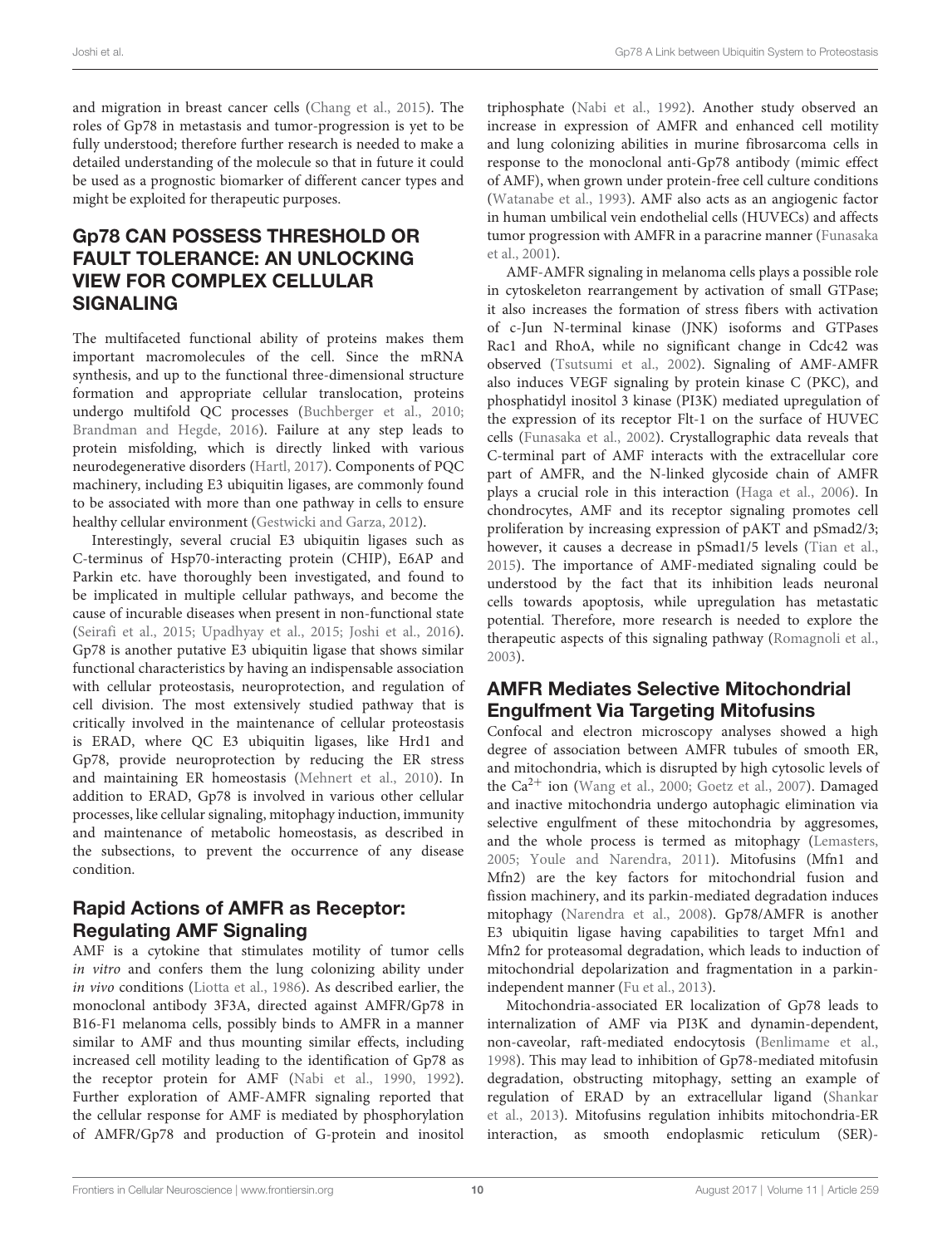mitochondria and rough endoplasmic reticulum (RER) mitochondria contact is controlled by Mfn1 and Mfn2, respectively (Wang P. T. et al., 2015). Further study found that phosphorylation of Gp78 by p38 MAP kinase at S538 prevents degradation of mitofusins and regulate ER-mitochondria interaction (Li et al., 2015).

#### Emerging Cellular Functions of Gp78 in Immunity

Exploration of STING signaling pathway, which mounts an innate immune response against foreign DNA of viruses and other microbes led the identification of roles played by Gp78 in the regulation of this pathway (Ishikawa et al., 2009; Shu and Wang, 2014). Observation of antibody responses in adult T-cell leukemia (ATL) patients suggested that AMFR functions as one of the graft-vs.-leukemia (GVL) antigen, involved in evoking antitumor immunity (Hishizawa et al., 2006). ER-associated E3 ubiquitin ligase AMFR and insulin-induced gene 1 (Insig-1) interact with STING on stimulation by viral or microbial DNA and catalyze STING polyubiquitination at K27, which facilitates binding of TANK-binding kinase 1 (TBK 1) and causes translocation of STING to perinuclear microsome to induce an innate immune response (Wang Q. et al., 2014). Gp78 also degrades mitochondrial antiviral signaling (MAVS) protein, which is also known for mounting another kind of antiviral innate immune response by a host cell to increase the production of type-1 interferon (IFN; Jacobs et al., 2014). Therefore, being a membrane protein, Gp78 lies with several other possibilities to detect and evoke downstream signaling pathways against various kinds of pathogenic intrusions.

### Rebooting of Cellular Metabolic Functions by Gp78 E3 Ubiquitin Ligase

Apart from involvement in glucose metabolic pathways, Gp78 stimulation may have positive effects on activation of 12-lipooxygenase and biosynthesis of arachidonic acid metabolite 12 (S)-hydrooxyeicosatetraenoic acid (12-(S)-HETE), which causes alterations in cellular architecture and helps in cell motility (Timar et al., 1993). During cholesterol metabolism, accumulation of sterols accelerates the recruitment of HMG-CoA reductase to ER-bound Insig-1 and -2 proteins, which further form complex with Gp78 to ubiquitinate it in Ufd1-dependent manner and facilitate its proteasomal degradation (Song et al., 2005; Cao et al., 2007; Debose-Boyd, 2008). Liver-specific Gp78 knockout mice have decreased HMGCoR and Insig-1 degradation, which may also cause suppressed levels of sterolregulatory element binding protein (SREBP), leading to an overall decrease in lipid biosynthesis of the cell, which could be advantageous to patients suffering from metabolic disorders (Liu et al., 2012).

Clinical drugs are mostly metabolized in the liver by ER hemoprotein CYP3A4, which is phosphorylated at different sites (Wang et al., 2012), and hence recognized differentially by two E3 ubiquitin ligases Gp78 and CHIP for its ubiquitination and degradation, under different intrahepatic ubiquitin concentrations (Pabarcus et al., 2009; Wang et al., 2015a). Considering the importance of CYP3A4 in the metabolism of various anticancer drugs, knockdown studies on Gp78 and CHIP to regulate this hemoprotein may provide a therapeutic advantage in anticancer therapies (Kim et al., 2010; Peer et al., 2011).

## HIDDEN PROMISING THERAPEUTIC INTERVENTIONS OF Gp78 IN PROTEIN CONFORMATIONAL DISORDERS

Overexpression of AMFR has shown important roles in overall cancer progression, which has been supported by several experimental methods and studies. Based on the reliabilities of these studies, scientists in recent past started proposing AMFR as a prognostic biomarker of tumor development and advanced stages of disease progression, as shown in **Figure 4A**. Although enough data have accumulated, still acquiring complete knowledge about understanding the overall functional aspects of this protein is underway. Several attempts have also started to modulate the expression or function of AMFR inside the cells to exploit its therapeutic potential in various diseases. Natural compounds, like beta-all-trans-retinoic acid (RA), have been studied to decrease the levels of Gp78 in murine and human melanoma cell lines and to suppress the cell motility (Hendrix et al., 1990; Lotan et al., 1992).

Post-transcriptional suppression strategies, e.g., using microRNAs (miRNAs), were also developed against AMFR to suppress invasion and metastasis. miR-139-5p in colorectal cancer cells and edited miR-376a<sup>∗</sup> in glioblastoma target AMFR showing different effects; while the edited form of miR-376a<sup>∗</sup> leads to increase in AMFR expression, miR-139-5p suppresses metastasis by downregulating AMFR (Choudhury et al., 2012; Song et al., 2014). The tumor cell-specific drug delivery system was developed by conjugation of AMF/PGIpaclitaxel, which get internalized by the raft-dependent endocytic pathway and hence it could be developed as a new therapeutic approach, where AMF acts as a carrier for chemotherapeutic drugs in tumor cells, expressing AMFR under in vitro and in vivo conditions (Kojic et al., 2008). Blocking the AMF/AMFR signaling pathway could be of significant therapeutic importance, as this may result in downregulation of metastatic abilities of cancer cells (Iiizumi et al., 2008). Using the similar approach, siRNA-mediated downregulation of AMF leads to decreased ability to form tumor mass in human lung fibrosarcoma cells, which might be due to the overall suppression of AMF-mediated signaling (Funasaka et al., 2007).

Based on PCR array analysis, another study on Varicellazoster virus (VCZ) infected HeLa cells reported increased mRNA levels of AMFR, Insig and BiP, along with upregulated autophagy, whereas several ERAD-associated components were significantly downregulated causing ER stress and unfolded protein response (UPR) inside the cells. Despite the increase in expressions of AMFR and BiP, upregulated UPR and autophagy, and an increase in ER size draw an elusive line between all these components and pathways, which further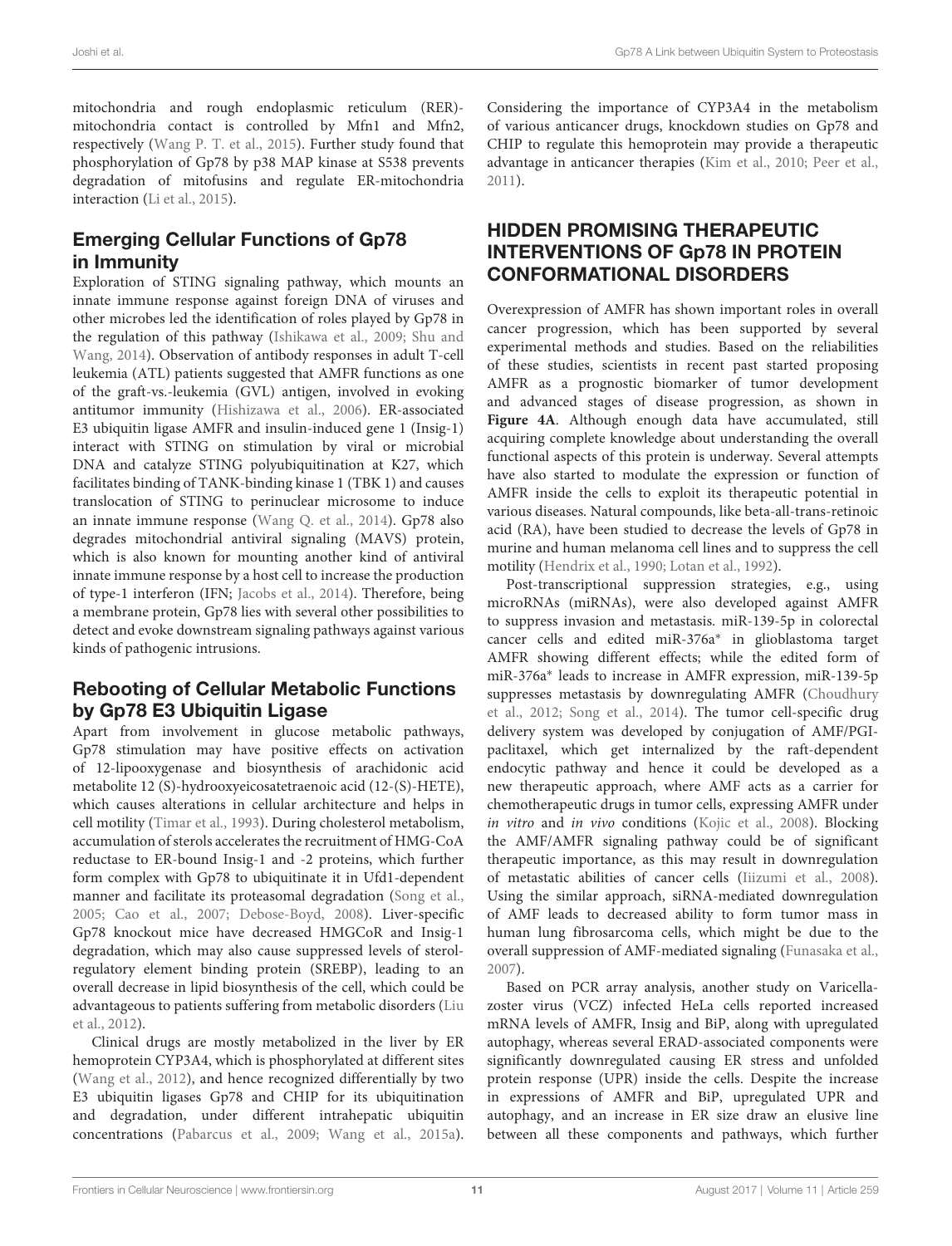

metastasis. Targeted therapy and upregulation strategies were also proposed for Gp78 and its ligand autocrine motility factor (AMF). (C) Still, targeting a molecule like Gp78, which is known to be involved in multiple pathways, to maintain proteostasis is a delicate function to be accomplished and it further, requires a detailed knowledge of its functional aspects.

need to be explored (Carpenter and Grose, 2014). These are the various available therapeutic approaches, which have been tested over the years in the context of medicinal properties of the gene AMFR and its product Gp78 which are chiefly targeted in therapeutics of various cancers. We have represented these findings and their outcomes in **Figure 4B** for a better understanding.

Like molecular chaperones, QC E3 ubiquitin ligases also have the roles of surveilling the misfolded or accumulated forms of proteins and degrade them through UPS or autophagy (Chhangani et al., 2012). AMFR is a promising receptor molecule with its QC E3 ubiquitin ligase like abilities to sense cellular stresses and mediate appropriate cellular responses to counter the obnoxious changes in cellular proteins (Fang et al., 2001; Shen et al., 2006). As many of Gp78 substrates are components of proteinaceous aggregates, involved in neurodegenerative diseases; it could, therefore, be targeted for therapeutic applications in these diseases (Ying et al., 2009; Yang et al., 2010). Other than its association with

protein misfolding-related diseases, it is clinically important for metabolic disorders, as it also maintains homeostatic conditions inside the cells (Zhang et al., 2015a). Despite so many studies on the association of Gp78 with cancer, neurodegeneration and metabolic disorders, the major challenge for researchers and clinicians remains the formulation of a successful therapeutic strategy targeting this gene. Hence, there arises a need to explore Gp78 for its pharmacological significance and drug development in future. In **Figure 4C**, we have represented an overall view of how various components of cellular PQC machinery coordinate with each other to maintain cellular proteostasis. A delicate balance of these components of PQC machinery is required for a cell to maintain a homeostatic condition. While a slight imbalance may result in several kinds of obnoxious intracellular changes, leading to unwanted disease conditions. Further exploration of functional aspects of QC E3 ubiquitin ligase Gp78 will benefit us in future therapeutic applications of this molecule, which is an indispensable part of multiple cellular pathways.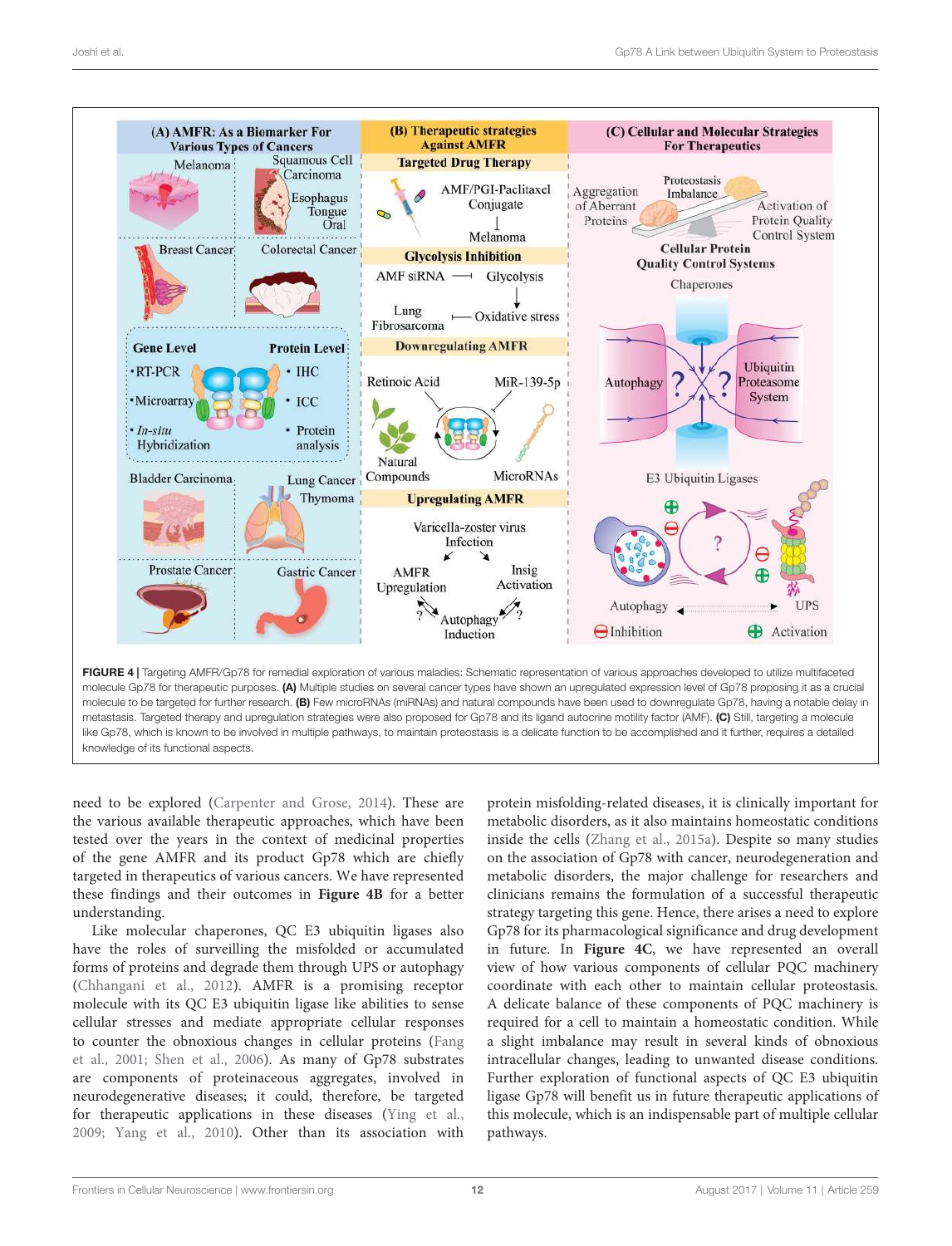#### KEY QUESTIONS AND FUTURE PERSPECTIVE

Thirty years since the identification of AMFR as a signaling protein implicated in mediating the metastasis of transformed cells inducing tumor progression, this membrane receptor has been thoroughly investigated later for its many other functions (Nabi and Raz, 1987; Fairbank et al., 2009; Chen et al., 2012). Despite multiple lines of evidence stand by the notion that increased expression of AMFR might have some association with development and maintenance of tumors (Silletti et al., 1993; Otto et al., 1994; Hirono et al., 1996; Korman et al., 1996), still a clear understanding of the mechanism through which AMFR mediates the metastasis and motility of transformed cells is yet to be established. Considering its eminent roles in the progression of several types of tumors, it is now worthy to search out for ways and mechanisms to modulate its activities (Nakamori et al., 1994; Silletti et al., 1995). Several studies have been done to understand the mechanistic part of AMFR regulation, but they have achieved very limited amount of success (Shmueli et al., 2009; Mukherjee and Chakrabarti, 2016). Later years of research has put it into a category of a special class of molecules, called E3 ubiquitin ligases, which led scientists to look for its roles beyond the functions normally played by a membrane receptor protein (Fang et al., 2001). Accumulating literature provides detailed evidence showing that AMFR is crucially implicated in the regulation of cell division, orchestrating ERAD pathway (Song et al., 2005), maintenance of cellular proteostasis (Shen et al., 2006), and mitophagy (Fu et al., 2013). Functions of AMFR also encompasses from mediating innate immune responses against microbe infections (Shu and Wang, 2014) to providing neuroprotection against a variety of cytotoxic insults and several kinds of protein aggregation (Ying et al., 2009).

The importance of AMFR has also increased with establishing knowledge and understanding of its beneficial roles in protection against proteotoxic stresses. Still, much more work is required to elucidate how exactly AMFR E3 ubiquitin ligase bears the burden of maintaining the cellular PQC. It has also been shown that AMFR has a potential to work as an E4 enzyme (Morito et al., 2008). Therefore, there stands a possibility that AMFR might work in conjugation with other E3 ubiquitin ligases to ubiquitinate misfolded or aggregatory proteins. Mechanistic

#### **REFERENCES**

- Anchisi, L., Dessi, S., Pani, A., and Mandas, A. (2013). Cholesterol homeostasis: a key to prevent or slow down neurodegeneration. Front. Physiol. 3:486. doi: 10.3389/fphys.2012.00486
- Ballar, P., Ors, A. U., Yang, H., and Fang, S. (2010). Differential regulation of CFTRDeltaF508 degradation by ubiquitin ligases gp78 and Hrd1. Int. J. Biochem. Cell Biol. 42, 167–173. doi: 10.1016/j.biocel.2009.10.005
- Ballar, P., Shen, Y., Yang, H., and Fang, S. (2006). The role of a novel p97/valosincontaining protein-interacting motif of gp78 in endoplasmic reticulumassociated degradation. J. Biol. Chem. 281, 35359–35368. doi: 10.1074/jbc. M603355200
- Ballar, P., Zhong, Y., Nagahama, M., Tagaya, M., Shen, Y., and Fang, S. (2007). Identification of SVIP as an endogenous inhibitor of endoplasmic reticulumassociated degradation. J. Biol. Chem. 282, 33908–33914. doi: 10.1074/jbc. M704446200

elucidation of such kinds of molecular crosstalk will enhance our understanding about this multipotent signaling protein. Several other QC E3 ubiquitin ligases have already been reported for their potential to interact with molecular chaperones also, to mediate a concerted action against a variety of cellular stresses (McClellan et al., 2005; Upadhyay et al., 2015).

Although the indispensable association of AMFR with ERAD pathway has been thoroughly reported, where, in association with other ER membrane-bound E3 ubiquitin ligase complexes and ER resident chaperones, AMFR clears proteotoxic load of unfolded or misfolded protein species generated inside this cellular compartment due to several types of extra-and intracellular stresses. Multiple studies have also provided crucial insights into neuroprotective roles of AMFR; still, more work is needed to understand the applicability of this protein for consideration as a possible future therapeutic target against multiple neurodegenerative diseases. Roles of this E3 ubiquitin ligase in the maintenance of healthy cellular proteome by selectively targeting its substrate proteins for proteasomal degradation, is an area to explore further for developing a better understanding of the therapeutic potential of AMFR gene.

#### AUTHOR CONTRIBUTIONS

VJ and AU executed complete drawing of figures. AK provided critical inputs. AM formulated the entire concept of the manuscript and designed the initial draft of figures. All authors reviewed the manuscript.

#### ACKNOWLEDGMENTS

This work was supported by Extra Mural Research Funding (Individual Centric): Science and Engineering Research Board (SERB) EMR/2016/000716, Department of Science and Technology, Government of India. VJ and AU both were provided a research fellowship from University Grants Commission, Council for Scientific and Industrial Research, Government of India. The authors would like to thank Mr. Bharat Pareek for his technical assistance and entire lab management during the manuscript preparation. We apologize to several authors whose findings could not be included because of space limits.

- Benlimame, N., Le, P. U., and Nabi, I. R. (1998). Localization of autocrine motility factor receptor to caveolae and clathrin-independent internalization of its ligand to smooth endoplasmic reticulum. Mol. Biol. Cell 9, 1773–1786. doi: 10.1091/mbc.9.7.1773
- Benlimame, N., Simard, D., and Nabi, I. R. (1995). Autocrine motility factor receptor is a marker for a distinct membranous tubular organelle. J. Cell Biol. 129, 459–471. doi: 10.1083/jcb.129.2.459
- Braakman, I., and Bulleid, N. J. (2011). Protein folding and modification in the mammalian endoplasmic reticulum. Annu. Rev. Biochem. 80, 71–99. doi: 10.1146/annurev-biochem-062209-093836
- Brandman, O., and Hegde, R. S. (2016). Ribosome-associated protein quality control. Nat. Struct. Mol. Biol. 23, 7–15. doi: 10.1038/ nsmb.3147
- Buchberger, A., Bukau, B., and Sommer, T. (2010). Protein quality control in the cytosol and the endoplasmic reticulum: brothers in arms. Mol. Cell 40, 238–252. doi: 10.1016/j.molcel.2010.10.001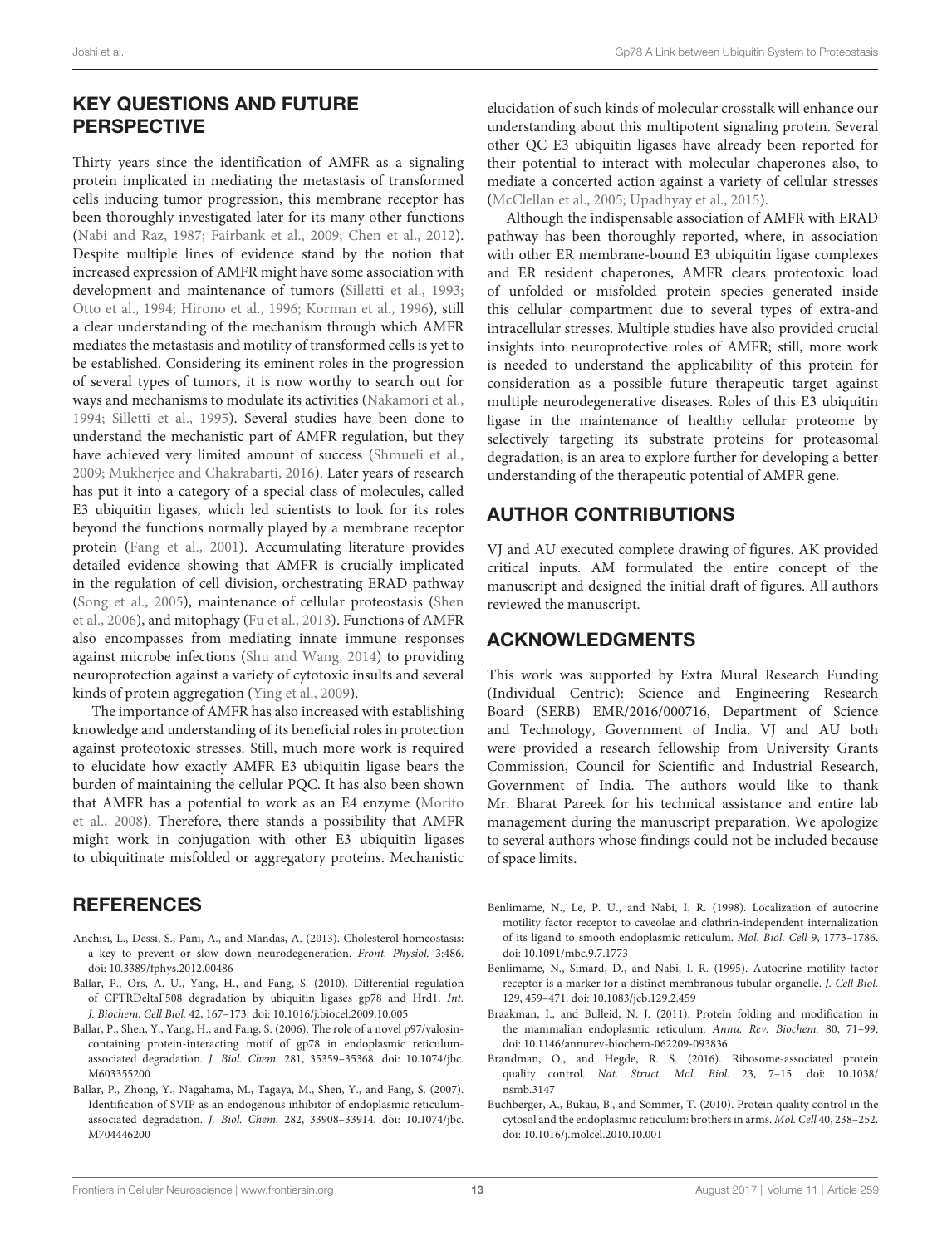- Cao, J., Wang, J., Qi, W., Miao, H. H., Wang, J., Ge, L., et al. (2007). Ufd1 is a cofactor of gp78 and plays a key role in cholesterol metabolism by regulating the stability of HMG-CoA reductase. Cell Metab. 6, 115–128. doi: 10.1016/ j.cmet.2007.07.002
- Carpenter, J. E., and Grose, C. (2014). Varicella-zoster virus glycoprotein expression differentially induces the unfolded protein response in infected cells. Front. Microbiol. 5:322. doi: 10.3389/fmicb.2014.00322
- Chang, Y. W., Tseng, C. F., Wang, M. Y., Chang, W. C., Lee, C. C., Chen, L. T., et al. (2015). Deacetylation of HSPA5 by HDAC6 leads to GP78-mediated HSPA5 ubiquitination at K447 and suppresses metastasis of breast cancer. Oncogene 35, 1517–1528. doi: 10.1038/onc.2015.214
- Chen, Z., Ballar, P., Fu, Y., Luo, J., Du, S., and Fang, S. (2014). The E3 ubiquitin ligase gp78 protects against ER stress in zebrafish liver. J. Genet. Genomics 41, 357–368. doi: 10.1016/j.jgg.2014.05.005
- Chen, Z., Du, S., and Fang, S. (2012). gp78: a multifaceted ubiquitin ligase that integrates a unique protein degradation pathway from the endoplasmic reticulum. Curr. Protein Pept. Sci. 13, 414–424. doi: 10.2174/ 138920312802430590
- Chen, B., Mariano, J., Tsai, Y. C., Chan, A. H., Cohen, M., and Weissman, A. M. (2006). The activity of a human endoplasmic reticulum-associated degradation E3, gp78, requires its Cue domain, RING finger and an E2-binding site. Proc. Natl. Acad. Sci. U S A 103, 341–346. doi: 10.1073/pnas.0506618103
- Chen, B., Retzlaff, M., Roos, T., and Frydman, J. (2011). Cellular strategies of protein quality control. Cold Spring Harb. Perspect. Biol. 3:a004374. doi: 10.1101/cshperspect.a004374
- Chhangani, D., Chinchwadkar, S., and Mishra, A. (2014). Autophagy coupling interplay: can improve cellular repair and aging? Mol. Neurobiol. 49, 1270–1281. doi: 10.1007/s12035-013-8599-z
- Chhangani, D., Joshi, A. P., and Mishra, A. (2012). E3 ubiquitin ligases in protein quality control mechanism. Mol. Neurobiol. 45, 571–585. doi: 10.1007/s12035- 012-8273-x
- Chhangani, D., and Mishra, A. (2013). Protein quality control system in neurodegeneration: a healing company hard to beat but failure is fatal. Mol. Neurobiol. 48, 141–156. doi: 10.1007/s12035-013-8411-0
- Chiu, C. G., St-Pierre, P., Nabi, I. R., and Wiseman, S. M. (2008). Autocrine motility factor receptor: a clinical review. Expert Rev. Anticancer Ther. 8, 207–217. doi: 10.1586/14737140.8.2.207
- Choi, K., Kim, H., Kang, H., Lee, S. Y., Lee, S. J., Back, S. H., et al. (2014). Regulation of diacylglycerol acyltransferase 2 protein stability by gp78-associated endoplasmic-reticulum-associated degradation. FEBS J. 281, 3048–3060. doi: 10.1111/febs.12841
- Choudhury, Y., Tay, F. C., Lam, D. H., Sandanaraj, E., Tang, C., Ang, B.-T., et al. (2012). Attenuated adenosine-to-inosine editing of microRNA-376a<sup>∗</sup> promotes invasiveness of glioblastoma cells. J. Clin. Invest. 122, 4059–4076. doi: 10.1172/JCI62925
- Christianson, J. C., and Ye, Y. (2014). Cleaning up in the endoplasmic reticulum: ubiquitin in charge. Nat. Struct. Mol. Biol. 21, 325–335. doi: 10.1038/nsmb.2793
- Das, R., Mariano, J., Tsai, Y. C., Kalathur, R. C., Kostova, Z., Li, J., et al. (2009). Allosteric activation of E2-RING finger-mediated ubiquitylation by a structurally defined specific E2-binding region of gp78. Mol. Cell 34, 674–685. doi: 10.1016/j.molcel.2009.05.010
- Debose-Boyd, R. A. (2008). Feedback regulation of cholesterol synthesis: sterolaccelerated ubiquitination and degradation of HMG CoA reductase. Cell Res. 18, 609–621. doi: 10.1038/cr.2008.61
- Ellis, R. J. (2001). Macromolecular crowding: obvious but underappreciated. Trends Biochem. Sci. 26, 597–604. doi: 10.1016/s0968-0004(01)01938-7
- Endo, K., Shirai, A., Furukawa, M., and Yoshizaki, T. (2006). Prognostic value of cell motility activation factors in patients with tongue squamous cell carcinoma. Hum. Pathol. 37, 1111–1116. doi: 10.1016/j.humpath.2006.03.020
- Fairbank, M., St-Pierre, P., and Nabi, I. R. (2009). The complex biology of autocrine motility factor/phosphoglucose isomerase (AMF/PGI) and its receptor, the gp78/AMFR E3 ubiquitin ligase. Mol. Biosyst. 5, 793–801. doi: 10.1039/b820820b
- Fang, S., Ferrone, M., Yang, C., Jensen, J. P., Tiwari, S., and Weissman, A. M. (2001). The tumor autocrine motility factor receptor, gp78, is a ubiquitin protein ligase implicated in degradation from the endoplasmic reticulum. Proc. Natl. Acad. Sci. U S A 98, 14422–14427. doi: 10.1073/pnas.251 401598
- Fang, S., Lorick, K. L., Jensen, J. P., and Weissman, A. M. (2003). RING finger ubiquitin protein ligases: implications for tumorigenesis, metastasis and for molecular targets in cancer. Semin Cancer Biol. 13, 5–14. doi: 10.1016/s1044- 579x(02)00095-0
- Fisher, E. A., Lapierre, L. R., Junkins, R. D., and McLeod, R. S. (2008). The AAA-ATPase p97 facilitates degradation of apolipoprotein B by the ubiquitinproteasome pathway. J. Lipid Res. 49, 2149–2160. doi: 10.1194/jlr.M800108- JLR200
- Fu, M., Li, L., Albrecht, T., Johnson, J. D., Kojic, L. D., and Nabi, I. R. (2011). Autocrine motility factor/phosphoglucose isomerase regulates ER stress and cell death through control of ER calcium release. Cell Death Differ. 18, 1057–1070. doi: 10.1038/cdd.2010.181
- Fu, M., St-Pierre, P., Shankar, J., Wang, P. T., Joshi, B., and Nabi, I. R. (2013). Regulation of mitophagy by the Gp78 E3 ubiquitin ligase. Mol. Biol. Cell 24, 1153–1162. doi: 10.1091/mbc.E12-08-0607
- Funasaka, T., Haga, A., Raz, A., and Nagase, H. (2001). Tumor autocrine motility factor is an angiogenic factor hat stimulates endothelial cell motility. Biochem. Biophys. Res. Commun. 284, 1116–1125. doi: 10.1006/bbrc.20 01.4912
- Funasaka, T., Haga, A., Raz, A., and Nagase, H. (2002). Autocrine motility factor secreted by tumor cells upregulates vascular endothelial growth factor receptor (Flt-1) expression in endothelial cells. Int. J. Cancer 101, 217–223. doi: 10.1002/ijc.10617
- Funasaka, T., Hu, H., Yanagawa, T., Hogan, V., and Raz, A. (2007). Downregulation of phosphoglucose isomerase/autocrine motility factor results in mesenchymal-to-epithelial transition of human lung fibrosarcoma cells. Cancer Res. 67, 4236–4243. doi: 10.1158/0008-5472.can-06-3935
- Gestwicki, J. E., and Garza, D. (2012). Protein quality control in neurodegenerative disease. Prog. Mol. Biol. Transl. Sci. 107, 327–353. doi: 10.1016/B978-0-12- 385883-2.00003-5
- Goetz, J. G., Genty, H., St-Pierre, P., Dang, T., Joshi, B., Sauvé, R., et al. (2007). Reversible interactions between smooth domains of the endoplasmic reticulum and mitochondria are regulated by physiological cytosolic  $Ca^{2+}$  levels. *J. Cell* Sci. 120, 3553–3564. doi: 10.1242/jcs.03486
- Guenther, R., Krenn, V., Morawietz, L., Dankof, A., Melcher, I., Schaser, K. D., et al. (2005). Giant cell tumors of the bone: molecular profiling and expression analysis of Ephrin A1 receptor, Claudin 7, CD52, FGFR3 and AMFR. Pathol. Res. Pract. 201, 649–663. doi: 10.1016/j.prp.2005.07.005
- Haga, A., Tanaka, N., Funasaka, T., Hashimoto, K., Nakamura, K. T., Watanabe, H., et al. (2006). The autocrine motility factor (AMF) and AMF-receptor combination needs sugar chain recognition ability and interaction using the C-terminal region of AMF. J. Mol. Biol. 358, 741–753. doi: 10.1016/j.jmb.2006.02.046
- Hara, T., Hashimoto, Y., Akuzawa, T., Hirai, R., Kobayashi, H., and Sato, K. (2014). Rer1 and calnexin regulate endoplasmic reticulum retention of a peripheral myelin protein 22 mutant that causes type 1A Charcot-Marie-Tooth disease. Sci. Rep. 4:6992. doi: 10.1038/srep06992
- Hartl, F. U. (2017). Protein misfolding diseases. Annu. Rev. Biochem. 86, 21–26. doi: 10.1146/annurev-biochem-061516-044518
- Hartl, F. U., Bracher, A., and Hayer-Hartl, M. (2011). Molecular chaperones in protein folding and proteostasis. Nature 475, 324-332. doi: 10.1038/nature10317
- Hebert, D. N., and Molinari, M. (2007). In and out of the ER: protein folding, quality control, degradation, and related human diseases. Physiol. Rev. 87, 1377–1408. doi: 10.1152/physrev.00050.2006
- Hendrix, M. J., Wood, W. R., Seftor, E. A., Lotan, D., Nakajima, M., Misiorowski, R. L., et al. (1990). Retinoic acid inhibition of human melanoma cell invasion through a reconstituted basement membrane and its relation to decreases in the expression of proteolytic enzymes and motility factor receptor. Cancer Res. 50, 4121–4130.
- Hershko, A., and Ciechanover, A. (1992). The ubiquitin system for protein degradation. Ann. Rev. Biochem. 61, 761–807. doi: 10.1146/annurev.bi.61. 070192.003553
- Hipp, M. S., Park, S.-H., and Hartl, F. U. (2014). Proteostasis impairment in protein-misfolding and-aggregation diseases. Trends Cell Biol. 24, 506–514. doi: 10.1016/j.tcb.2014.05.003
- Hirono, Y., Fushida, S., Yonemura, Y., Yamamoto, H., Watanabe, H., and Raz, A. (1996). Expression of autocrine motility factor receptor correlates with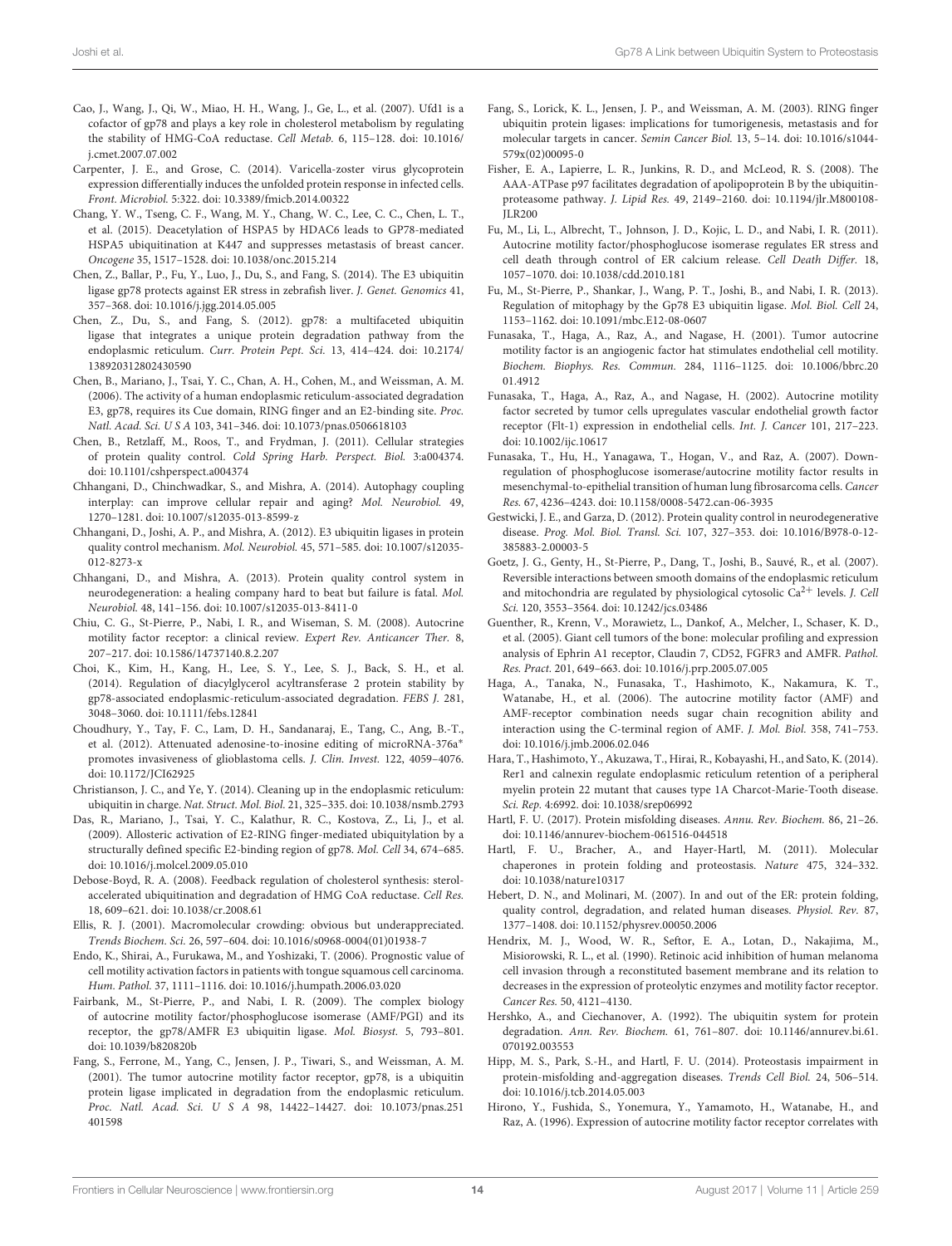disease progression in human gastric cancer. Br. J. Cancer 74, 2003–2007. doi: 10.1038/bjc.1996.667

- Hishizawa, M., Imada, K., Sakai, T., Nishikori, M., Arima, N., Tsudo, M., et al. (2006). Antibody responses associated with the graft-versus-leukemia effect in adult T-cell leukemia. Int. J. Hematol. 83, 351–355. doi: 10.1532/ijh97. 05173
- Iiizumi, M., Liu, W., Pai, S. K., Furuta, E., and Watabe, K. (2008). Drug development against metastasis-related genes and their pathways: a rationale for cancer therapy. Biochim. Biophys. Acta 1786, 87–104. doi: 10.1016/j.bbcan. 2008.07.002
- Ishikawa, H., Ma, Z., and Barber, G. N. (2009). STING regulates intracellular DNA-mediated, type I interferon-dependent innate immunity. Nature 461, 788–792. doi: 10.1038/nature08476
- Jacobs, J. L., Zhu, J., Sarkar, S. N., and Coyne, C. B. (2014). Regulation of mitochondrial antiviral signaling (MAVS) expression and signaling by the mitochondria-associated endoplasmic reticulum membrane (MAM) protein Gp78. J. Biol. Chem. 289, 1604–1616. doi: 10.1074/jbc.M113.520254
- Jiang, W. G., Raz, A., Douglas-Jones, A., and Mansel, R. E. (2006). Expression of autocrine motility factor (AMF) and its receptor, AMFR, in human breast cancer. J. Histochem. Cytochem. 54, 231–241. doi: 10.1369/jhc.5a 6785.2005
- Joshi, V., Amanullah, A., Upadhyay, A., Mishra, R., Kumar, A., and Mishra, A. (2016). A decade of boon or burden: what has the CHIP ever done for cellular protein quality control mechanism implicated in neurodegeneration and aging? Front. Mol. Neurosci. 9:93. doi: 10.3389/fnmol.2016.00093
- Joshi, B., Li, L., and Nabi, I. R. (2010). A role for KAI1 in promotion of cell proliferation and mammary gland hyperplasia by the gp78 ubiquitin ligase. J. Biol. Chem. 285, 8830–8839. doi: 10.1074/jbc.M109.074344
- Kara, M., Ohta, Y., Tanaka, Y., Oda, M., and Watanabe, Y. (2001). Autocrine motility factor receptor expression in patients with stage I non-small cell lung cancer. Ann. Thorac Surg. 71, 944–948. doi: 10.1016/s0003-4975(00)02135-4
- Kawanishi, K., Doki, Y., Shiozaki, H., Yano, M., Inoue, M., Fukuchi, N., et al. (2000). Correlation between loss of E-cadherin expression and overexpression of autocrine motility factor receptor in association with progression of human gastric cancers. Am. J. Clin. Pathol. 113, 266–274. doi: 10.1309/jh4q-25q5- 0trv-w99u
- Kaynak, K., Kara, M., Oz, B., Akgoz, B., Sar, M., and Raz, A. (2005). Autocrine motility factor receptor expression implies an unfavourable prognosis in resected stage I pulmonary adenocarcinomas. Acta Chir. Belg. 105, 378–382. doi: 10.1080/00015458.2005.11679740
- Kim, S. M., Acharya, P., Engel, J. C., and Correia, M. A. (2010). Liver cytochrome P450 3A ubiquitination in vivo by gp78/autocrine motility factor receptor and C terminus of Hsp70-interacting protein (CHIP) E3 ubiquitin ligases: physiological and pharmacological relevance. J. Biol. Chem. 285, 35866–35877. doi: 10.1074/jbc.M110.167189
- Kojic, L. D., Wiseman, S. M., Ghaidi, F., Joshi, B., Nedev, H., Saragovi, H. U., et al. (2008). Raft-dependent endocytosis of autocrine motility factor/phosphoglucose isomerase: a potential drug delivery route for tumor cells. PLoS One 3:e3597. doi: 10.1371/journal.pone.0003597
- Kopito, R. R. (1997). ER quality control: the cytoplasmic connection. Cell 88, 427–430. doi: 10.1016/s0092-8674(00)81881-4
- Korman, H. J., Peabody, J. O., Cerny, J. C., Farah, R. N., Yao, J., and Raz, A. (1996). Autocrine motility factor receptor as a possible urine marker for transitional cell carcinoma of the bladder. J. Urol. 155, 347–349. doi: 10.1097/00005392- 199601000-00137
- Kuang, E., Qi, J., and Ronai, Z. E. (2013). Emerging roles of E3 ubiquitin ligases in autophagy. Trends Biochem. Sci. 38, 453–460. doi: 10.1016/j.tibs.2013.06.008
- Le, P. U., Benlimame, N., Lagana, A., Raz, A., and Nabi, I. R. (2000). Clathrinmediated endocytosis and recycling of autocrine motility factor receptor to fibronectin fibrils is a limiting factor for NIH-3T3 cell motility. J. Cell Sci. 113, 3227–3240. doi: 10.1007/978-3-0348-7494-6\_11
- Leclerc, N., Vallée, A., and Nabi, I. R. (2000). Expression of the AMF/neuroleukin receptor in developing and adult brain cerebellum. J. Neurosci. Res. 60, 602–612. doi: 10.1002/(sici)1097-4547(20000601)60:5<602::aid-jnr5>3.3. co;2-6
- Lemasters, J. J. (2005). Selective mitochondrial autophagy, or mitophagy, as a targeted defense against oxidative stress, mitochondrial dysfunction, and aging. Rejuvenation Res. 8, 3–5. doi: 10.1089/rej.2005.8.3
- Li, L., Gao, G., Shankar, J., Joshi, B., Foster, L. J., and Nabi, I. R. (2015). p38 MAP kinase-dependent phosphorylation of the Gp78 E3 ubiquitin ligase controls ER-mitochondria association and mitochondria motility. Mol. Biol. Cell 26, 3828–3840. doi: 10.1091/mbc.E15-02-0120
- Li, W., Tu, D., Li, L., Wollert, T., Ghirlando, R., Brunger, A. T., et al. (2009). Mechanistic insights into active site-associated polyubiquitination by the ubiquitin-conjugating enzyme Ube2g2. Proc. Natl. Acad. Sci. U S A 106, 3722–3727. doi: 10.1073/pnas.0808564106
- Liang, J. S., Kim, T., Fang, S., Yamaguchi, J., Weissman, A. M., Fisher, E. A., et al. (2003). Overexpression of the tumor autocrine motility factor receptor Gp78, a ubiquitin protein ligase, results in increased ubiquitinylation and decreased secretion of apolipoprotein B100 in HepG2 cells. J. Biol. Chem. 278, 23984–23988. doi: 10.1074/jbc.M302683200
- Liotta, L. A., Mandler, R., Murano, G., Katz, D. A., Gordon, R. K., Chiang, P. K., et al. (1986). Tumor cell autocrine motility factor. Proc. Natl. Acad. Sci. U S A 83, 3302–3306. doi: 10.1073/pnas.83.10.3302
- Liu, T. F., Tang, J. J., Li, P. S., Shen, Y., Li, J. G., Miao, H. H., et al. (2012). Ablation of gp78 in liver improves hyperlipidemia and insulin resistance by inhibiting SREBP to decrease lipid biosynthesis. Cell Metab. 16, 213–225. doi: 10.1016/j. cmet.2012.06.014
- Lotan, R., Amos, B., Watanabe, H., and Raz, A. (1992). Suppression of melanoma cell motility factor receptor expression by retinoic acid. Cancer Res. 52, 4878–4884.
- Luo, Y., Long, J. M., Lu, C., Chan, S. L., Spangler, E. L., Mascarucci, P., et al. (2002). A link between maze learning and hippocampal expression of neuroleukin and its receptor gp78. J. Neurochem. 80, 354–361. doi: 10.1046/j.0022-3042.2001. 00707.x
- Madore, H. P., and England, J. M. (1977). Rabies virus protein synthesis in infected BHK-21 cells. J. Virol. 22, 102–112.
- Maruyama, K., Watanabe, H., Shiozaki, H., Takayama, T., Gofuku, J., Yano, H., et al. (1995). Expression of autocrine motility factor receptor in human esophageal squamous cell carcinoma. Int. J. Cancer 64, 316–321. doi: 10.1002/ijc.2910640506
- McClellan, A. J., Tam, S., Kaganovich, D., and Frydman, J. (2005). Protein quality control: chaperones culling corrupt conformations. Nat. Cell Biol. 7, 736–741. doi: 10.1038/ncb0805-736
- Mehnert, M., Sommer, T., and Jarosch, E. (2010). ERAD ubiquitin ligases: multifunctional tools for protein quality control and waste disposal in the endoplasmic reticulum. Bioessays 32, 905–913. doi: 10.1002/bies. 201000046
- Metzger, M. B., Hristova, V. A., and Weissman, A. M. (2012). HECT and RING finger families of E3 ubiquitin ligases at a glance. J. Cell Sci. 125, 531–537. doi: 10.1242/jcs.091777
- Metzger, M. B., Pruneda, J. N., Klevit, R. E., and Weissman, A. M. (2014). RINGtype E3 ligases: master manipulators of E2 ubiquitin-conjugating enzymes and ubiquitination. Biochim. Biophys. Acta 1843, 47–60. doi: 10.1016/j.bbamcr. 2013.05.026
- Minton, A. P. (2000). Implications of macromolecular crowding for protein assembly. Curr. Opin. Struct. Biol. 10, 34–39. doi: 10.1016/s0959-440x(99) 00045-7
- Miranda, E., Römisch, K., and Lomas, D. A. (2004). Mutants of neuroserpin that cause dementia accumulate as polymers within the endoplasmic reticulum. J. Biol. Chem. 279, 28283–28291. doi: 10.1074/jbc.M3131 66200
- Miyoshi, D., and Sugimoto, N. (2008). Molecular crowding effects on structure and stability of DNA. Biochimie 90, 1040–1051. doi: 10.1016/j.biochi. 2008.02.009
- Morito, D., Hirao, K., Oda, Y., Hosokawa, N., Tokunaga, F., Cyr, D. M., et al. (2008). Gp78 cooperates with RMA1 in endoplasmic reticulumassociated degradation of CFTRDeltaF508. Mol. Biol. Cell 19, 1328–1336. doi: 10.1091/mbc.E07-06-0601
- Mukherjee, R., and Chakrabarti, O. (2016). Ubiquitin-mediated regulation of the E3 ligase GP78 by MGRN1 in trans affects mitochondrial homeostasis. J. Cell Sci. 129, 757–773. doi: 10.1242/jcs.176537
- Nabi, I. R., Guay, G., and Simard, D. (1997). AMF-R tubules concentrate in a pericentriolar microtubule domain after MSV transformation of epithelial MDCK cells. J. Histochem. Cytochem. 45, 1351–1363. doi: 10.1177/002215549704501004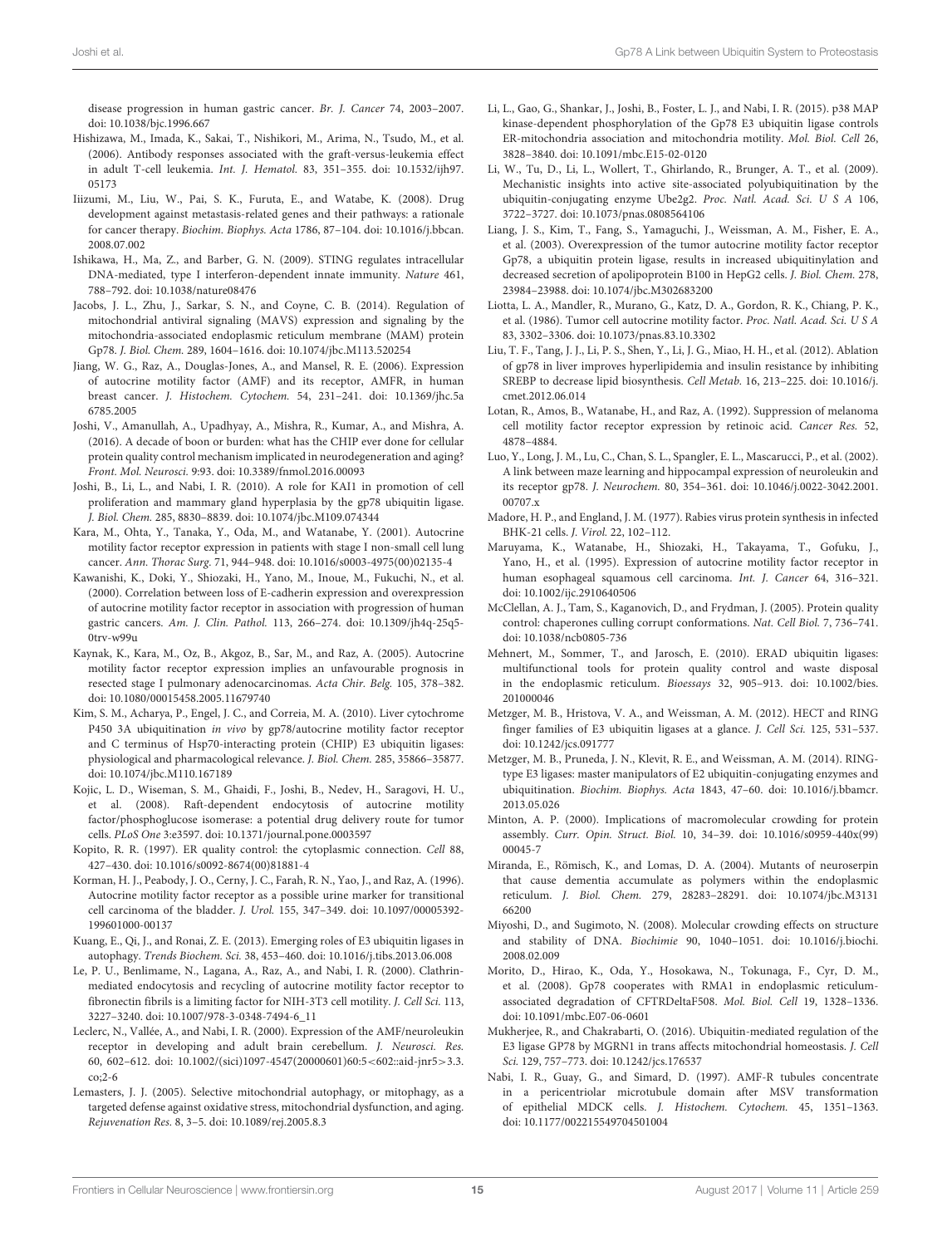- Nabi, I. R., and Raz, A. (1987). Cell shape modulation alters glycosylation of a metastatic melanoma cell-surface antigen. Int. J. Cancer 40, 396–402. doi: 10.1002/ijc.2910400319
- Nabi, I. R., Watanabe, H., and Raz, A. (1990). Identification of B16–F1 melanoma autocrine motility-like factor receptor. Cancer Res. 50, 409–414.
- Nabi, I. R., Watanabe, H., and Raz, A. (1992). Autocrine motility factor and its receptor: role in cell locomotion and metastasis. Cancer Metastasis Rev. 11, 5–20. doi: 10.1007/bf00047599
- Nabi, I. R., Watanabe, H., Silletti, S., and Raz, A. (1991). Tumor cell autocrine motility factor receptor. EXS 59, 163–177. doi: 10.1007/978-3-0348-7494-6\_11
- Nagai, Y., Ishikawa, O., Miyachi, Y., and Watanabe, H. (1996). Expression of autocrine motility factor receptor in cutaneous malignant melanoma. Dermatology 192, 8–11. doi: 10.1159/000246304
- Nakamori, S., Watanabe, H., Kameyama, M., Imaoka, S., Furukawa, H., Ishikawa, O., et al. (1994). Expression of autocrine motility factor receptor in colorectal cancer as a predictor for disease recurrence. Cancer 74, 1855–1862. doi: 10.1002/1097-0142(19941001)74:7<1855::AID-CNCR2820740705>3.0.CO;2-1
- Nakayama, K. I., and Nakayama, K. (2006). Ubiquitin ligases: cell-cycle control and cancer. Nat. Rev. Cancer 6, 369–381. doi: 10.1038/nrc1881
- Narendra, D., Tanaka, A., Suen, D. F., and Youle, R. J. (2008). Parkin is recruited selectively to impaired mitochondria and promotes their autophagy. J. Cell Biol. 183, 795–803. doi: 10.1083/jcb.200809125
- Niinaka, Y., Haga, A., Negishi, A., Yoshimasu, H., Raz, A., and Amagasa, T. (2002). Regulation of cell motility via high and low affinity autocrine motility factor (AMF) receptor in human oral squamous carcinoma cells. Oral Oncol. 38, 49–55. doi: 10.1016/s1368-8375(01)00022-7
- Niinaka, Y., Oida, S., Ishisaki, A., Takeda, K., Iimura, T., Maruoka, Y., et al. (1996). Autocrine motility factor and its receptor expressions in human oral squamous cell carcinoma (SCC) cells. Int. J. Oncol. 9, 433–438. doi: 10.3892/ijo.9.3.433

Ohta, Y., Minato, H., Tanaka, Y., Go, T., Oda, M., and Watanabe, Y. (2000a). Autocrine motility factor receptor expression associates with tumor progression in thymoma. Int. J. Oncol. 17, 259–264. doi: 10.3892/ijo.17.2.259

- Ohta, Y., Tanaka, Y., Hara, T., Oda, M., Watanabe, S., Shimizu, J., et al. (2000b). Clinicopathological and biological assessment of lung cancers with pleural dissemination. Ann. Thorac Surg. 69, 1025–1029. doi: 10.1016/s0003- 4975(99)01579-9
- Onishi, Y., Tsukada, K., Yokota, J., and Raz, A. (2003). Overexpression of autocrine motility factor receptor (AMFR) in NIH3T3 fibroblasts induces cell transformation. Clin. Exp. Metastasis 20, 51–58. doi: 10.1023/A:1022594503657

Otto, T., Bex, A., Schmidt, U., Raz, A., and Rübben, H. (1997). Improved prognosis assessment for patients with bladder carcinoma. Am. J. Pathol. 150, 1919–1923.

- Otto, T., Birchmeier, W., Schmidt, U., Hinke, A., Schipper, J., Rübben, H., et al. (1994). Inverse relation of E-cadherin and autocrine motility factor receptor expression as a prognostic factor in patients with bladder carcinomas. Cancer Res. 54, 3120–3123.
- Pabarcus, M. K., Hoe, N., Sadeghi, S., Patterson, C., Wiertz, E., and Correia, M. A. (2009). CYP3A4 ubiquitination by gp78 (the tumor autocrine motility factor receptor, AMFR) and CHIP E3 ligases. Arch. Biochem. Biophys. 483, 66–74. doi: 10.1016/j.abb.2008.12.001
- Peer, C. J., Sissung, T. M., and Figg, W. D. (2011). CHIP and gp78-mediated ubiquitination of CYP3A4: implications for the pharmacology of anticancer agents. Cancer Biol. Ther. 11, 549–551. doi: 10.4161/cbt.11.6.14834
- Ponting, C. P. (2000). Proteins of the endoplasmic-reticulum-associated degradation pathway: domain detection and function prediction. Biochem. J. 351, 527–535. doi: 10.1042/0264-6021:3510527

Prusiner, S. B. (1991). Molecular biology of prion diseases. Science 252, 1515–1523. doi: 10.1126/science.1675487

- Roa, B. B., Garcia, C. A., Suter, U., Kulpa, D. A., Wise, C. A., Mueller, J., et al. (1993). Charcot-marie-tooth disease type 1A—association with a spontaneous point mutation in the PMP22 gene. N. Engl. J. Med. 329, 96–101. doi: 10.1136/jmg.30.10.885-b
- Romagnoli, A., Oliverio, S., Evangelisti, C., Iannicola, C., Ippolito, G., and Piacentini, M. (2003). Neuroleukin inhibition sensitises neuronal cells to caspase-dependent apoptosis. Biochem. Biophys. Res. Commun. 302, 448–453. doi: 10.1016/s0006-291x(03)00188-8
- Saibil, H. (2013). Chaperone machines for protein folding, unfolding and disaggregation. Nat. Rev. Mol. Cell Biol. 14, 630–642. doi: 10.1038/nrm3658
- Seirafi, M., Kozlov, G., and Gehring, K. (2015). Parkin structure and function. FEBS J. 282, 2076–2088. doi: 10.1111/febs.13249
- Shang, Y., and Zhu, Z. (2013). gp78 is specifically expressed in human prostate cancer rather than normal prostate tissue. J. Mol. Histol. 44, 653–659. doi: 10.1007/s10735-013-9512-9
- Shankar, J., Kojic, L. D., St-Pierre, P., Wang, P. T., Fu, M., Joshi, B., et al. (2013). Raft endocytosis of AMF regulates mitochondrial dynamics through Rac1 signaling and the Gp78 ubiquitin ligase. J. Cell Sci. 126, 3295–3304. doi: 10.1242/jcs.120162
- Shao, J., Choe, V., Cheng, H., Tsai, Y. C., Weissman, A. M., Luo, S., et al. (2014). Ubiquitin ligase gp78 targets unglycosylated prion protein PrP for ubiquitylation and degradation. PLoS One 9:e92290. doi: 10.1371/journal.pone. 0092290
- Sharma, S. K., De los Rios, P., Christen, P., Lustig, A., and Goloubinoff, P. (2010). The kinetic parameters and energy cost of the Hsp70 chaperone as a polypeptide unfoldase. Nat. Chem. Biol. 6, 914–920. doi: 10.1038/nchembio.455
- Sharon, N. (1984). Glycoproteins. Trends Biochem. Sci. 9, 198–202. doi: 10.1016/0968-0004(84)90139-7
- Shen, Y., Ballar, P., Apostolou, A., Doong, H., and Fang, S. (2007). ER stress differentially regulates the stabilities of ERAD ubiquitin ligases and their substrates. Biochem. Biophys. Res. Commun. 352, 919–924. doi: 10.1016/j.bbrc. 2006.11.121
- Shen, Y., Ballar, P., and Fang, S. (2006). Ubiquitin ligase gp78 increases solubility and facilitates degradation of the Z variant of  $\alpha$ -1-antitrypsin. Biochem. Biophys. Res. Commun. 349, 1285–1293. doi: 10.1016/j.bbrc.2006. 08.173
- Shimizu, K., Tani, M., Watanabe, H., Nagamachi, Y., Niinaka, Y., Shiroishi, T., et al. (1999). The autocrine motility factor receptor gene encodes a novel type of seven transmembrane protein1. FEBS Lett. 456, 295–300. doi: 10.1016/s0014- 5793(99)00966-7
- Shmueli, A., Tsai, Y. C., Yang, M., Braun, M. A., and Weissman, A. M. (2009). Targeting of gp78 for ubiquitin-mediated proteasomal degradation by Hrd1: cross-talk between E3s in the endoplasmic reticulum. Biochem. Biophys. Res. Commun. 390, 758–762. doi: 10.1016/j.bbrc.2009.10.045
- Shu, H. B., and Wang, Y. Y. (2014). Adding to the STING. Immunity 41, 871–873. doi: 10.1016/j.immuni.2014.12.002
- Shylaja, M., and Seshadri, H. S. (1989). Glycoproteins: an overview. Biochem. Edu. 17, 170–178. doi: 10.1016/0307-4412(89)90136-2
- Silletti, S., and Raz, A. (1996). Regulation of autocrine motility factor receptor expression in tumor cell locomotion and metastasis. Curr. Top. Microbiol. Immunol. 213, 137–169. doi: 10.1007/978-3-642-61109-4\_7
- Silletti, S., Watanabe, H., Hogan, V., Nabi, I. R., and Raz, A. (1991). Purification of B16–F1 melanoma autocrine motility factor and its receptor. Cancer Res. 51, 3507–3511.
- Silletti, S., Yao, J. P., Pienta, K. J., and Raz, A. (1995). Loss of cell-contact regulation and altered responses to autocrine motility factor correlate with increased malignancy in prostate cancer cells. Int. J. Cancer 63, 100–105. doi: 10.1002/ijc. 2910630118
- Silletti, S., Yao, J., Sanford, J., Mohammed, A., Otto, T., Wolman, S., et al. (1993). Autocrine motility factor-receptor in human bladder-carcinoma - geneexpression, loss of cell-contact regulation and chromosomal mapping. Int. J. Oncol. 3, 801–807. doi: 10.3892/ijo.3.5.801
- Simard, D., and Nabi, I. R. (1996). Inverse relation of autocrine motility factor receptor and E-cadherin expression following MDCK epithelial cell transformation. Biochem. Biophys. Res. Commun. 219, 122–127. doi: 10.1006/bbrc.1996.0192
- Song, B. L., Sever, N., and Debose-Boyd, R. A. (2005). Gp78, a membraneanchored ubiquitin ligase, associates with Insig-1 and couples sterol-regulated ubiquitination to degradation of HMG CoA reductase. Mol. Cell 19, 829–840. doi: 10.1016/j.molcel.2005.08.009
- Song, M., Yin, Y., Zhang, J., Zhang, B., Bian, Z., Quan, C., et al. (2014). MiR–139–5p inhibits migration and invasion of colorectal cancer by downregulating AMFR and NOTCH1. Protein Cell 5, 851–861. doi: 10.1007/s13238-014-0093-5
- Soto, C. (2003). Unfolding the role of protein misfolding in neurodegenerative diseases. Nat. Rev. Neurosci. 4, 49–60. doi: 10.1038/nrn1007
- Soto, C., and Estrada, L. D. (2008). Protein misfolding and neurodegeneration. Arch. Neurol. 65, 184–189. doi: 10.1001/archneurol.2007.56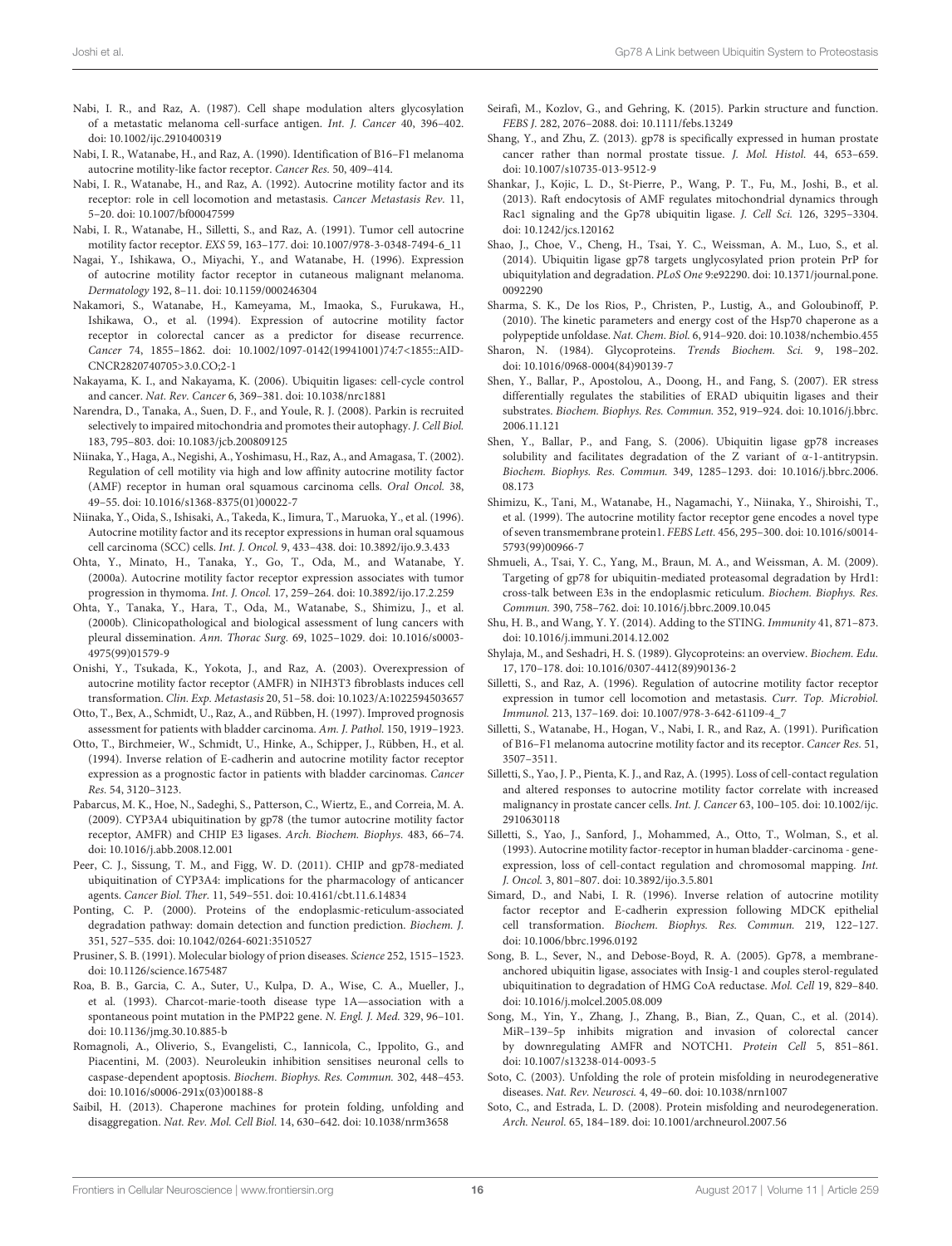- Spiro, R. G. (1970). Glycoproteins. Annu. Rev. Biochem. 39, 599–638. doi: 10.1146/annurev.bi.39.070170.003123
- St-Pierre, P., Dang, T., Joshi, B., and Nabi, I. R. (2012). Peripheral endoplasmic reticulum localization of the Gp78 ubiquitin ligase activity. J. Cell Sci. 125, 1727–1737. doi: 10.1242/jcs.096396
- Takanami, I., and Takeuchi, K. (2003). Autocrine motility factor-receptor gene expression in lung cancer. Jpn. J. Thorac. Cardiovasc. Surg. 51, 368–373. doi: 10.1007/BF02719469
- Takanami, I., Takeuchi, K., Watanabe, H., Yanagawa, T., and Takagishi, K. (2002). Autocrine motility factor receptor gene expression and cell motility in lung cancer cell lines. Oncol. Rep. 9, 125–128. doi: 10.3892/or.9.1.125
- Takanami, I., Takeuchi, K., Watanabe, H., Yanagawa, T., Takagishi, K., and Raz, A. (2001). Significance of autocrine motility factor receptor gene expression as a prognostic factor in non-small-cell lung cancer. Int. J. Cancer 95, 384–387. doi: 10.1002/1097-0215(20011120)95:6<384::aid-ijc1068>3.0.co;2-d
- Taniguchi, K., Yonemura, Y., Nojima, N., Hirono, Y., Fushida, S., Fujimura, T., et al. (1998). The relation between the growth patterns of gastric carcinoma and the expression of hepatocyte growth factor receptor (c-met), autocrine motility factor receptor and urokinase-type plasminogen activator receptor. Cancer 82, 2112–2122. doi: 10.1002/(sici)1097-0142(19980601)82:11<2112::aid $cncr5 > 3.0$   $c_0$ ;  $2-x$
- Taraboulos, A., Rogers, M., Borchelt, D. R., Mckinley, M. P., Scott, M., Serban, D., et al. (1990). Acquisition of protease resistance by prion proteins in scrapieinfected cells does not require asparagine-linked glycosylation. Proc. Natl. Acad. Sci. U S A 87, 8262–8266. doi: 10.1073/pnas.87.21.8262
- Tian, K., Zhong, W., Zheng, X., Zhang, J., Liu, P., Zhang, W., et al. (2015). Neuroleukin/autocrine motility factor receptor pathway promotes proliferation of articular chondrocytes through activation of AKT and Smad2/3. Sci. Rep. 5:15101. doi: 10.1038/srep15101
- Tímár, J., Rásó, E., Döme, B., Ladányi, A., Bánfalvi, T., Gilde, K., et al. (2002). Expression and function of the AMF receptor by human melanoma in experimental and clinical systems. Clin. Exp. Metastasis 19, 225–232. doi: 10.1023/A:1015595708241
- Timar, J., Silletti, S., Bazaz, R., Raz, A., and Honn, K. V. (1993). Regulation of melanoma-cell motility by the lipoxygenase metabolite 12-(S)-HETE. Int. J. Cancer 55, 1003–1010. doi: 10.1002/ijc.2910550621
- Tsai, Y. C., Leichner, G. S., Pearce, M. M., Wilson, G. L., Wojcikiewicz, R. J., Roitelman, J., et al. (2012). Differential regulation of HMG-CoA reductase and Insig-1 by enzymes of the ubiquitin-proteasome system. Mol. Biol. Cell 23, 4484–4494. doi: 10.1091/mbc.e12-08-0631
- Tsai, Y. C., Mendoza, A., Mariano, J. M., Zhou, M., Kostova, Z., Chen, B., et al. (2007). The ubiquitin ligase gp78 promotes sarcoma metastasis by targeting KAI1 for degradation. Nat. Med. 13, 1504–1509. doi: 10.1038/ nm1686
- Tsai, B., Ye, Y., and Rapoport, T. A. (2002). Retro-translocation of proteins from the endoplasmic reticulum into the cytosol. Nat. Rev. Mol. Cell Biol. 3, 246–255. doi: 10.1038/nrm780
- Tsutsumi, S., Gupta, S. K., Hogan, V., Collard, J. G., and Raz, A. (2002). Activation of small GTPase Rho is required for autocrine motility factor signaling. Cancer Res. 62, 4484–4490.
- Upadhyay, A., Amanullah, A., Chhangani, D., Mishra, R., and Mishra, A. (2015). Selective multifaceted E3 ubiquitin ligases barricade extreme defense: potential therapeutic targets for neurodegeneration and ageing. Ageing res. rev. 24, 138–159. doi: 10.1016/j.arr.2015.07.009
- Upadhyay, A., Joshi, V., Amanullah, A., Mishra, R., Arora, N., Prasad, A., et al. (2017). E3 ubiquitin ligases neurobiological mechanisms: development to degeneration. Front. Mol. Neurosci. 10:151. doi: 10.3389/fnmol.2017.00151
- Vij, N., Fang, S., and Zeitlin, P. L. (2006). Selective inhibition of endoplasmic reticulum-associated degradation rescues DeltaF508-cystic fibrosis transmembrane regulator and suppresses interleukin-8 levels: therapeutic implications. J. Biol. Chem. 281, 17369–17378. doi: 10.1074/jbc.m600509200
- Wang, H. J., Benlimame, N., and Nabi, I. (1997). The AMF-R tubule is a smooth ilimaquinone-sensitive subdomain of the endoplasmic reticulum. J. Cell Sci. 110, 3043–3053.
- Wang, P. T., Garcin, P. O., Fu, M., Masoudi, M., St-Pierre, P., Pante, N., et al. (2015). Distinct mechanisms controlling rough and smooth endoplasmic reticulum contacts with mitochondria. J. Cell Sci. 128, 2759–2765. doi: 10.1242/jcs.171132
- Wang, Y., Guan, S., Acharya, P., Liu, Y., Thirumaran, R. K., Brandman, R., et al. (2012). Multisite phosphorylation of human liver cytochrome P450 3A4 enhances Its gp78- and CHIP-mediated ubiquitination: a pivotal role of its Ser-478 residue in the gp78-catalyzed reaction. Mol. Cell. Proteomics 11:M111.010132. doi: 10.1074/mcp.m111.010132
- Wang, H. J., Guay, G., Pogan, L., Sauvé, R., and Nabi, I. R. (2000). Calcium regulates the association between mitochondria and a smooth subdomain of the endoplasmic reticulum. J. Cell Biol. 150, 1489–1498. doi: 10.1083/jcb.150. 6.1489
- Wang, Y., Ha, S. W., Zhang, T., Kho, D. H., Raz, A., and Xie, Y. (2014). Polyubiquitylation of AMF requires cooperation between the gp78 and TRIM25 ubiquitin ligases. Oncotarget 5, 2044–2051. doi: 10.18632/ oncotarget.1478
- Wang, L., Hou, G., Xue, L., Li, J., Wei, P., and Xu, P. (2010). Autocrine motility factor receptor signaling pathway promotes cell invasion via activation of ROCK-2 in esophageal squamous cell cancer cells. Cancer Invest. 28, 993–1003. doi: 10.3109/07357907.2010.483503
- Wang, Q., Jiao, F., Zhang, P., Yan, J., Zhang, Z., He, F., et al. (2017). CDK5-mediated phosphorylation-dependent ubiquitination and degradation of E3 ubiquitin ligases GP78 accelerates neuronal death in Parkinson's disease. Mol. Neurobiol. doi: 10.1007/s12035-017-0579-2 [Epub ahead of print].
- Wang, Y., Kim, S. M., Trnka, M. J., Liu, Y., Burlingame, A. L., and Correia, M. A. (2015a). Human liver cytochrome P450 3A4 ubiquitination: molecular recognition by UBC7-gp78 autocrine motility factor receptor and UbcH5a-CHIP-Hsc70-Hsp40 E2–E3 ubiquitin ligase complexes. J. Biol. Chem. 290, 3308–3332. doi: 10.1074/jbc.M114.611525
- Wang, Y., Ma, L., Wang, C., Sheng, G., Feng, L., and Yin, C. (2015b). Autocrine motility factor receptor promotes the proliferation of human acute monocytic leukemia THP-1 cells. Int. J. Mol. Med. 36, 627–632. doi: 10.3892/ijmm. 2015.2267
- Wang, Q., Liu, X., Cui, Y., Tang, Y., Chen, W., Li, S., et al. (2014). The E3 ubiquitin ligase AMFR and INSIG1 bridge the activation of TBK1 kinase by modifying the adaptor STING. Immunity 41, 919–933. doi: 10.1016/j.immuni.2014. 11.011
- Wang, W., Yang, L. Y., Yang, Z. L., Peng, J. X., and Yang, J. Q. (2007). Elevated expression of autocrine motility factor receptor correlates with overexpression of RhoC and indicates poor prognosis in hepatocellular carcinoma. Dig. Dis. Sci. 52, 770–775. doi: 10.1007/s10620-006-9479-4
- Watanabe, H., Carmi, P., Hogan, V., Raz, T., Silletti, S., Nabi, I. R., et al. (1991a). Purification of human tumor cell autocrine motility factor and molecular cloning of its receptor. J. Biol. Chem. 266, 13442–13448.
- Watanabe, H., Nabi, I. R., and Raz, A. (1991b). The relationship between motility factor receptor internalization and the lung colonization capacity of murine melanoma cells. Cancer Res. 51, 2699–2705.
- Watanabe, H., Kanbe, K., and Chigira, M. (1994). Differential purification of autocrine motility factor derived from a murine protein-free fibrosarcoma. Clin. Exp. Metastasis 12, 155–163. doi: 10.1007/bf01753982
- Watanabe, H., Shinozaki, T., Raz, A., and Chigira, M. (1993). Expression of autocrine motility factor receptor in serum- and protein-independent fibrosarcoma cells: implications for autonomy in tumor-cell motility and metastasis. Int. J. Cancer 53, 689–695. doi: 10.1002/ijc.2910 530427
- Watanabe, H., Takehana, K., Date, M., Shinozaki, T., and Raz, A. (1996). Tumor cell autocrine motility factor is the neuroleukin/phosphohexose isomerase polypeptide. Cancer Res. 56, 2960–2963.
- White, D. A., Buell, A. K., Knowles, T. P. J., Welland, M. E., and Dobson, C. M. (2010). Protein aggregation in crowded environments. J. Am. Chem. Soc. 132, 5170–5175. doi: 10.1021/ja909997e
- Yan, L., Liu, W., Zhang, H., Liu, C., Shang, Y., Ye, Y., et al. (2014). Ube2g2-gp78 mediated HERP polyubiquitylation is involved in ER stress recovery. J. Cell Sci. 127, 1417–1427. doi: 10.1242/jcs.135293
- Yanagawa, T., Funasaka, T., Tsutsumi, S., Watanabe, H., and Raz, A. (2004). Novel roles of the autocrine motility factor/phosphoglucose isomerase in tumor malignancy. Endocr. Relat. Cancer 11, 749–759. doi: 10.1677/erc.1.00811
- Yang, Y., Cheng, X. R., Zhang, G. R., Zhou, W. X., and Zhang, Y. X. (2012). Autocrine motility factor receptor is involved in the process of learning and memory in the central nervous system. Behav. Brain Res. 229, 412–418. doi: 10.1016/j.bbr.2012.01.043